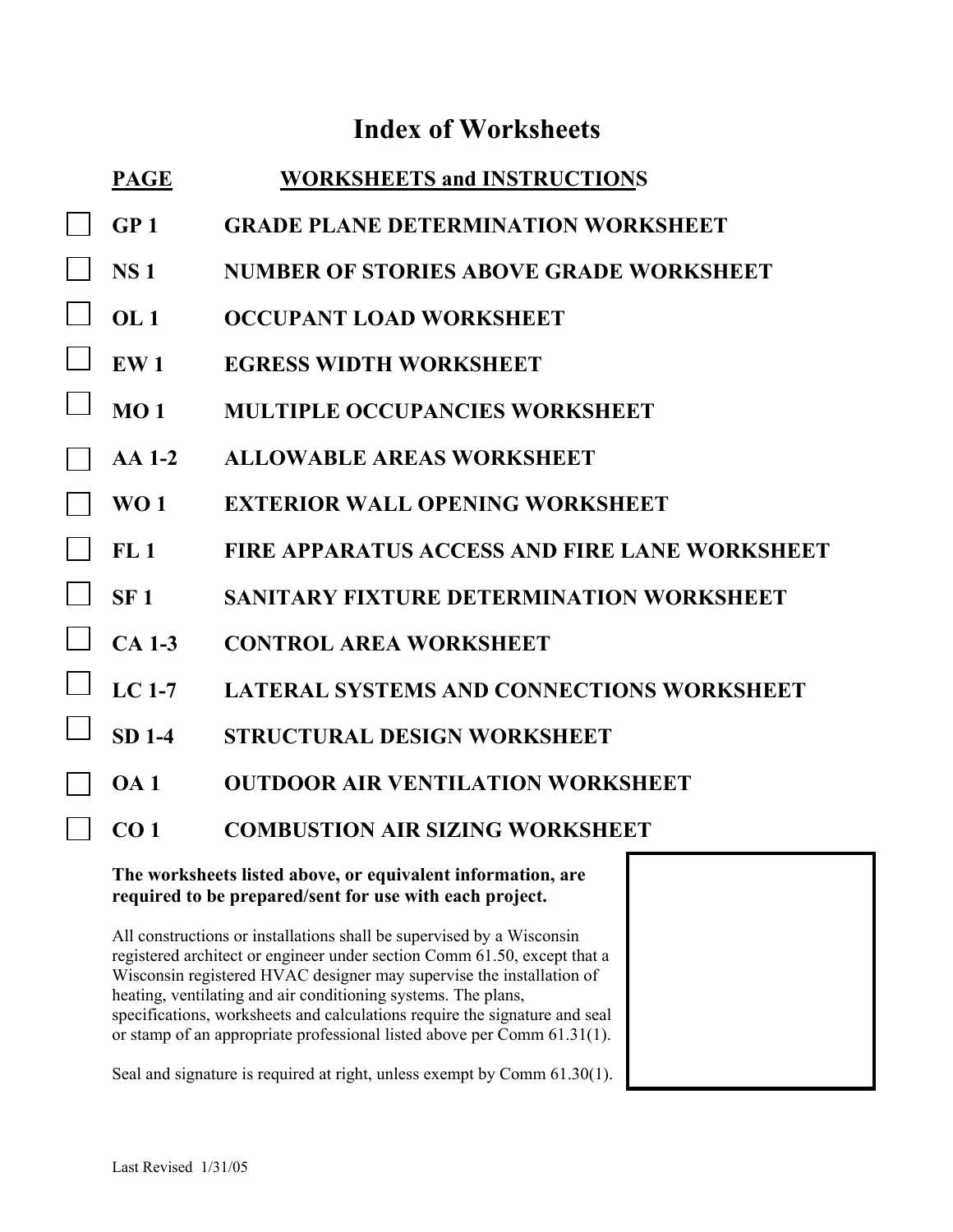# **GRADE PLANE DETERMINATION WORKSHEET**

| <b>WALL</b><br><b>DESIGNATION</b> | <b>WALL LENGTH</b>                                                                                                                                                                       | <b>WALL AREA</b> |                |                                                           |
|-----------------------------------|------------------------------------------------------------------------------------------------------------------------------------------------------------------------------------------|------------------|----------------|-----------------------------------------------------------|
|                                   |                                                                                                                                                                                          |                  |                |                                                           |
|                                   |                                                                                                                                                                                          |                  |                |                                                           |
|                                   |                                                                                                                                                                                          |                  |                |                                                           |
|                                   |                                                                                                                                                                                          |                  |                |                                                           |
|                                   |                                                                                                                                                                                          |                  |                |                                                           |
|                                   |                                                                                                                                                                                          |                  |                |                                                           |
|                                   |                                                                                                                                                                                          |                  |                |                                                           |
|                                   |                                                                                                                                                                                          |                  |                |                                                           |
|                                   |                                                                                                                                                                                          |                  |                |                                                           |
|                                   |                                                                                                                                                                                          |                  |                |                                                           |
|                                   |                                                                                                                                                                                          |                  |                |                                                           |
|                                   |                                                                                                                                                                                          |                  |                |                                                           |
|                                   |                                                                                                                                                                                          |                  |                |                                                           |
|                                   | Total of all wall lengths (building perimeter) = $\qquad \qquad$ Feet                                                                                                                    |                  |                |                                                           |
|                                   |                                                                                                                                                                                          |                  |                |                                                           |
|                                   |                                                                                                                                                                                          |                  |                |                                                           |
| above.)                           | Permitted building height from Table 503 including modifications to building height within<br>section $504 =$ Feet (This value must be equal to or greater than the value "Y" calculated |                  |                |                                                           |
|                                   | Building elevation                                                                                                                                                                       |                  | to grade plane | $Y =$ building height or<br>distance from top of building |
| Finished<br>ground<br>surface     |                                                                                                                                                                                          |                  |                |                                                           |
|                                   |                                                                                                                                                                                          |                  |                |                                                           |
|                                   |                                                                                                                                                                                          |                  |                | Calculated grade<br>plane elevation                       |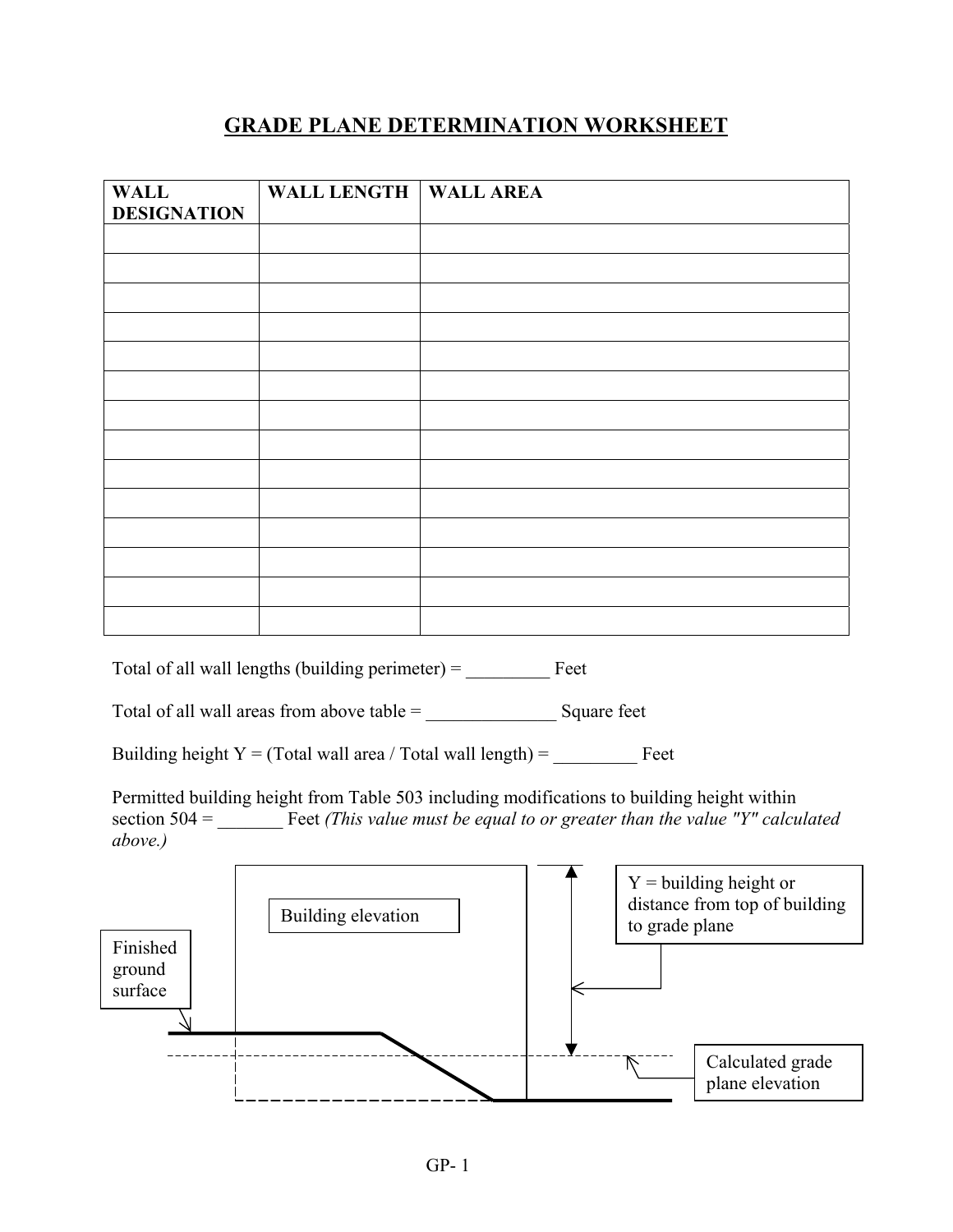### **DETERMINATION OF NUMBER OF STORIES ABOVE GRADE WORKSHEET:**

Building height Y (from grade plane determination worksheet) =  $\qquad$  feet

Grade plane elevation = \_\_\_\_\_\_\_\_\_\_\_ feet

Lowest ground level elevation = \_\_\_\_\_\_\_\_\_ feet

| <b>Floor level</b><br>designation | <b>Floor level</b><br>elevation | Story above grade<br>(yes/no) | <b>Finished floor elevation</b><br>above $> 6$ feet above<br>grade plane (yes/no) | 50 % or more of finished floor<br>level above $> 6$ ft above<br>finished ground level (yes/no) | Finished floor level above ><br>12 feet above finished<br>ground level (yes/no) |
|-----------------------------------|---------------------------------|-------------------------------|-----------------------------------------------------------------------------------|------------------------------------------------------------------------------------------------|---------------------------------------------------------------------------------|
|                                   |                                 |                               |                                                                                   |                                                                                                |                                                                                 |
|                                   |                                 |                               |                                                                                   |                                                                                                |                                                                                 |
|                                   |                                 |                               |                                                                                   |                                                                                                |                                                                                 |
|                                   |                                 |                               |                                                                                   |                                                                                                |                                                                                 |
|                                   |                                 |                               |                                                                                   |                                                                                                |                                                                                 |
|                                   |                                 |                               |                                                                                   |                                                                                                |                                                                                 |
|                                   |                                 |                               |                                                                                   |                                                                                                |                                                                                 |
|                                   |                                 |                               |                                                                                   |                                                                                                |                                                                                 |
|                                   |                                 |                               |                                                                                   |                                                                                                |                                                                                 |
|                                   |                                 |                               |                                                                                   |                                                                                                |                                                                                 |
|                                   |                                 |                               |                                                                                   |                                                                                                |                                                                                 |
|                                   |                                 |                               |                                                                                   |                                                                                                |                                                                                 |

Stories above grade = (# of yes responses in column 3) + (# of yes responses in column 4) + (# of yes responses in column 5) + (# of yes responses in column  $6$ ) = \_\_\_\_\_ stories

Permitted number of stories from Table 503 including any modifications to the number of stories from IBC section 504 = stories (this value must be equal to or greater than the number of "stories above grade" as calculated above)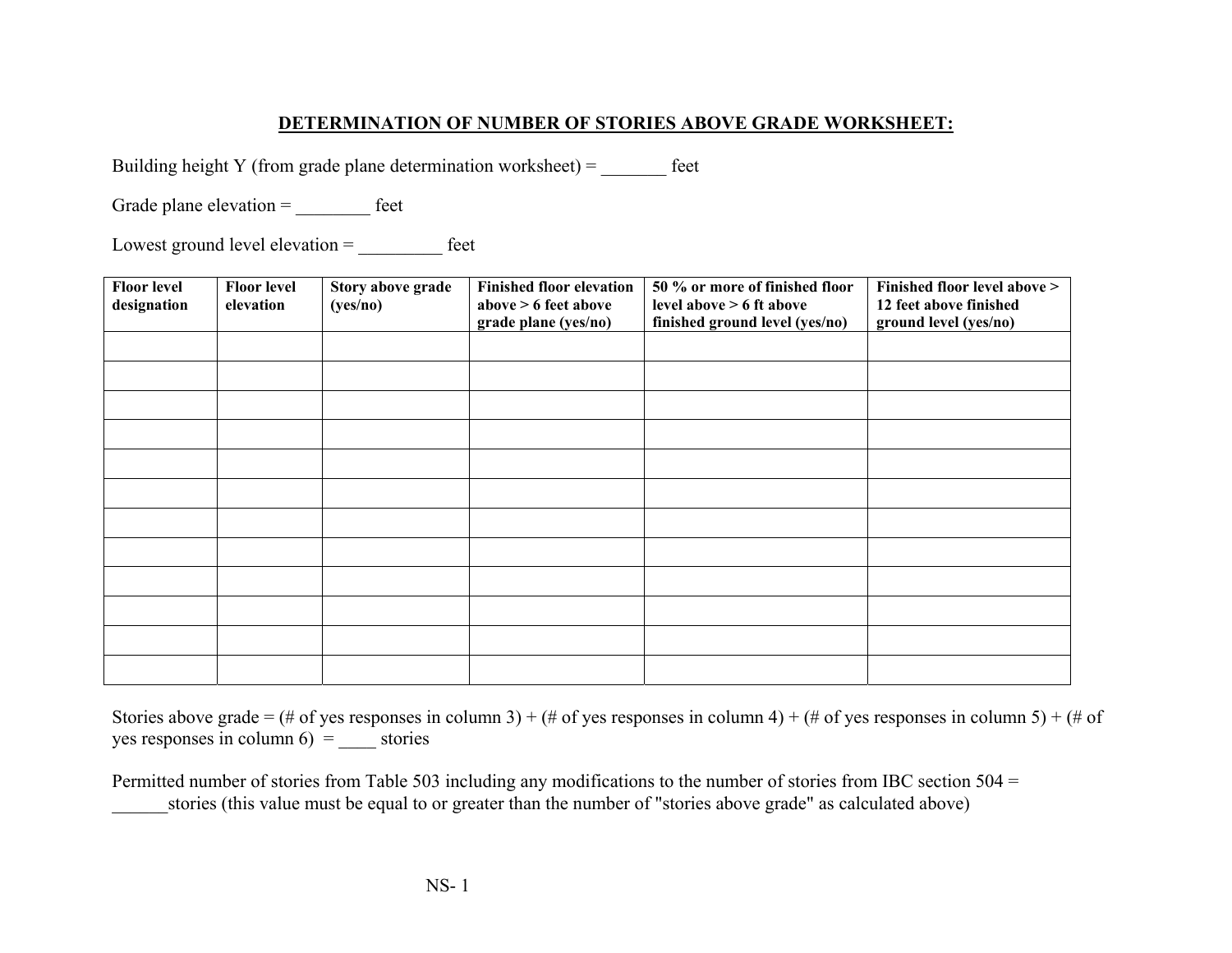# **OCCUPANT LOAD WORKSHEET**

|                    | 2                     | $\overline{3}$ | 4                | 5                           | 6               | $\overline{7}$     | 8            | 9                |
|--------------------|-----------------------|----------------|------------------|-----------------------------|-----------------|--------------------|--------------|------------------|
| <b>ROOM OR</b>     | <b>CLASSIFICATION</b> | <b>FLOOR</b>   | <b>DENSITY</b>   | <b>OCCUPANT</b>             | <b>OCCUPANT</b> | <b>OCCUPANT</b>    | ROOM OR      | <b>OCCUPANTS</b> |
| <b>SPACE</b>       | OF Table 1003.2.2.2   | <b>AREA</b>    | <b>SF/PERSON</b> | <b>LOAD BY</b>              | <b>LOAD BY</b>  | <b>LOAD BY</b>     | <b>SPACE</b> | <b>ACCOUNTED</b> |
| <b>DESIGNATION</b> | <b>OCCUPANCY</b>      | (square feet)  |                  | (specify if net CALCULATION | <b>ACTUAL</b>   | <b>COMBINATION</b> | <b>TOTAL</b> | FOR IN OTHER     |
|                    | OR USE                |                | or gross value)  |                             | <b>NUMBER</b>   |                    |              | <b>SPACES</b>    |
|                    |                       |                |                  |                             |                 |                    |              |                  |
|                    |                       |                |                  |                             |                 |                    |              |                  |
|                    |                       |                |                  |                             |                 |                    |              |                  |
|                    |                       |                |                  |                             |                 |                    |              |                  |
|                    |                       |                |                  |                             |                 |                    |              |                  |
|                    |                       |                |                  |                             |                 |                    |              |                  |
|                    |                       |                |                  |                             |                 |                    |              |                  |
|                    |                       |                |                  |                             |                 |                    |              |                  |
|                    |                       |                |                  |                             |                 |                    |              |                  |
|                    |                       |                |                  |                             |                 |                    |              |                  |
|                    |                       |                |                  |                             |                 |                    |              |                  |
|                    |                       |                |                  |                             |                 |                    |              |                  |
|                    |                       |                |                  |                             |                 |                    |              |                  |
|                    |                       |                |                  |                             |                 |                    |              |                  |
|                    |                       |                |                  |                             |                 |                    |              |                  |

The total occupant load for this worksheet page (or story of the building) = 0ccupants

**The total occupant load for this building =\_\_\_\_\_\_ Occupants** *(total of all worksheets/stories)*

*Caution: Note that this form is not adequate for use of covered mall total occupant calculations.*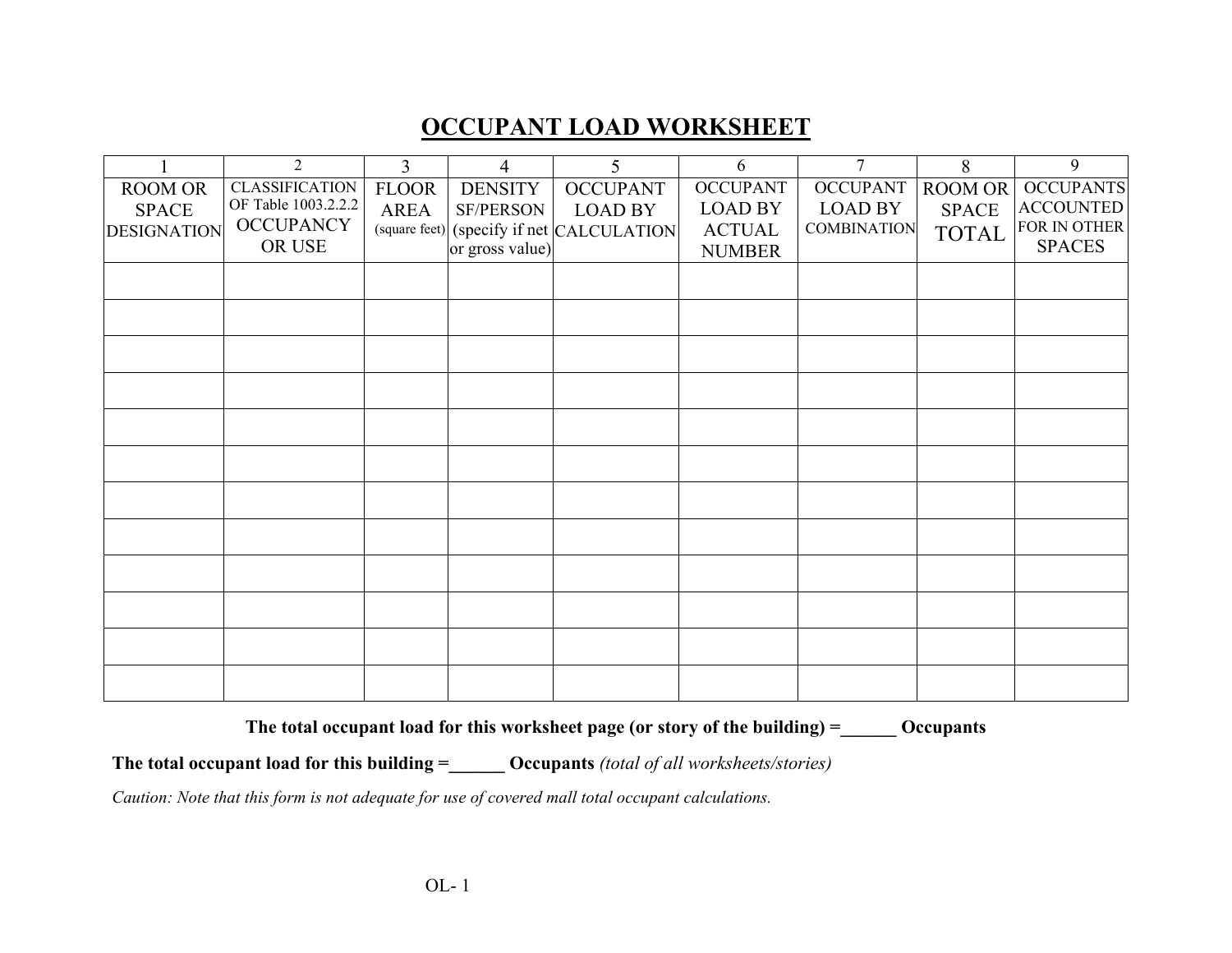## **EGRESS WIDTH WORKSHEET**

| ROOM OR            | <b>OCCUPANCY</b>      | <b>OCCUPANT</b>  | <b>STAIR</b>  |              | REQUIRED OTHER EGRESS OTHER EGRESS<br>STAIRWAY COMPONENT COMPONENT |              |
|--------------------|-----------------------|------------------|---------------|--------------|--------------------------------------------------------------------|--------------|
| <b>SPACE</b>       | OR USE                | <b>LOAD FROM</b> | <b>WIDTH</b>  |              |                                                                    |              |
| <b>DESIGNATION</b> | <b>CLASSIFICATION</b> | <b>WORKSHEET</b> | <b>FACTOR</b> | <b>WIDTH</b> | <b>FACTOR</b>                                                      | <b>WIDTH</b> |
|                    |                       |                  |               |              |                                                                    |              |
|                    |                       |                  |               |              |                                                                    |              |
|                    |                       |                  |               |              |                                                                    |              |
|                    |                       |                  |               |              |                                                                    |              |
|                    |                       |                  |               |              |                                                                    |              |
|                    |                       |                  |               |              |                                                                    |              |
|                    |                       |                  |               |              |                                                                    |              |
|                    |                       |                  |               |              |                                                                    |              |
|                    |                       |                  |               |              |                                                                    |              |
|                    |                       |                  |               |              |                                                                    |              |
|                    |                       |                  |               |              |                                                                    |              |
|                    |                       |                  |               |              |                                                                    |              |
|                    |                       |                  |               |              |                                                                    |              |
|                    |                       |                  |               |              |                                                                    |              |
|                    |                       |                  |               |              |                                                                    |              |
|                    |                       |                  |               |              |                                                                    |              |
|                    |                       |                  |               |              |                                                                    |              |
|                    |                       |                  |               |              |                                                                    |              |
|                    |                       |                  |               |              |                                                                    |              |
|                    |                       |                  |               |              |                                                                    |              |
|                    |                       |                  |               |              |                                                                    |              |

Is part of the space shown above an *assembly seating facility*? \_\_\_\_ If yes, then the Assembly Egress Width Sub-Worksheet should be completed for calculating minimum width requirements.

Ideally the Occupant Load Worksheet should be completed first, before this worksheet, so that the results of that sheet may be simply inserted into the first three columns of this worksheet.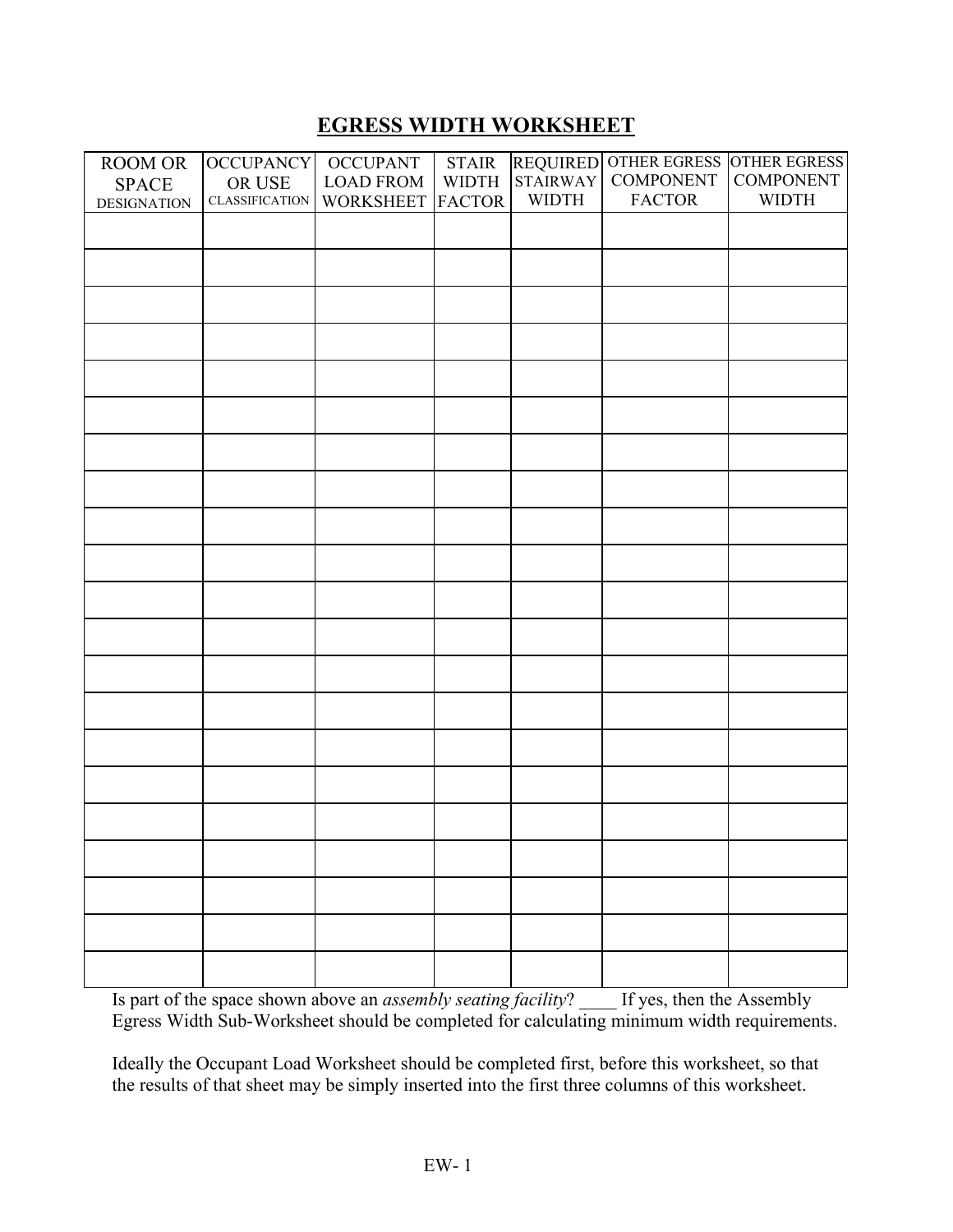## **ASSEMBLY EGRESS WIDTH SUB-WORKSHEET**

Is the occupant load of a Group A occupancy over 300 persons? (Yes or No) If yes, see Section 1008.1

Is the assembly seating area smoke-protected? (Yes or No)

If **yes**, then an evaluation per NFPA 101 shall be submitted with the plans and the egress widths shall be based on IBC Table 1008.5.2 minimums. All of the requirements of Sections 1008.5.2.1, 1008.5.2.2, and 1008.5.2.3 must be met, or else it is not smoke-protected seating.

If **no**, then use the following requirements from Section 1008.5.1 as listed below.

Clear width of aisles and other means of egress for non-smoke-protected seating shall be per cases 1 through 6 below. *(Indicate which formula is being used.)*

> Where  $W =$  Required width in **inches per occupant**  $R$  = Riser height in inches (from tread to tread)

| Case $1 -$ Where $\mathbf{R}$ < 7.0" | Then $W = 0.3$                        | (Formula 10-1)   |
|--------------------------------------|---------------------------------------|------------------|
| Case $2$ – Where $\mathbf{R}$ > 7.0" | Then $W = 0.3 + 10(R - 7.0") (0.005)$ | $(Formula 10-2)$ |

Case 3 – Where egress requires stair descent without a handrail within a horizontal distance of 30" and  $\mathbf{R} \le 7.0$ ", then add 0.075" additional width per occupant Then  $W = 0.375 = 0.3 + 0.075$  (Formula 10-3)

Case 4 – Where egress requires stair descent without a handrail within a horizontal distance of 30" and **R** > 7.0", then add the 0.075" additional width per occupant plus a factor Then  $W = 0.375 + 10(R - 7.0)$ <sup>(0.005)</sup> (Formula 10-4)

Case 5 – Where ramped means of egress  $> 1:12$  slope Then  $W = 0.22$  (Formula 10-5)

Case  $6$  – Where level or ramped means of egress  $\leq 1:12$  slope Then **W** = 0.20 (Formula 10-6)

Note that for outdoor smoke-protected assembly seating, the width may meet the lesser of clear width of Section 1008.5.3 or the Table 1008.5.2 requirement serving the same number of seats.

Case 7 – Where outdoor smoke-protected seating using stairs Then **W = 0.08** (Formula 10-7)

Case 8 – Where outdoor smoke-protected seating using ramps, corridors, tunnels or vomitories Then  $W = 0.06$  (Formula 10-8)

### *NOTE THAT MINIMUM AISLE WIDTHS PER SECTIONS 1008.7.1, 1008.7.2, 1008.7.3, AND 1008.7.4 MUST ALSO ALWAYS BE PROVIDED. These widths include:*

| 42" aisle for level or ramp with seats both sides                      | 48" for aisle stairs with seats on both sides       |
|------------------------------------------------------------------------|-----------------------------------------------------|
| 36" aisle for level or ramp with seats on both sides if under 50 seats | $36$ " aisle stair w/seats both sides if < 50 seats |
| 36" aisle for level or ramp with seats one side                        | 36" for aisle stairs with seats one side            |
| 23" clear to handrail serving aisle stair less than 5 rows on one side | 23" clear to handrail dividing an aisle stair       |
|                                                                        |                                                     |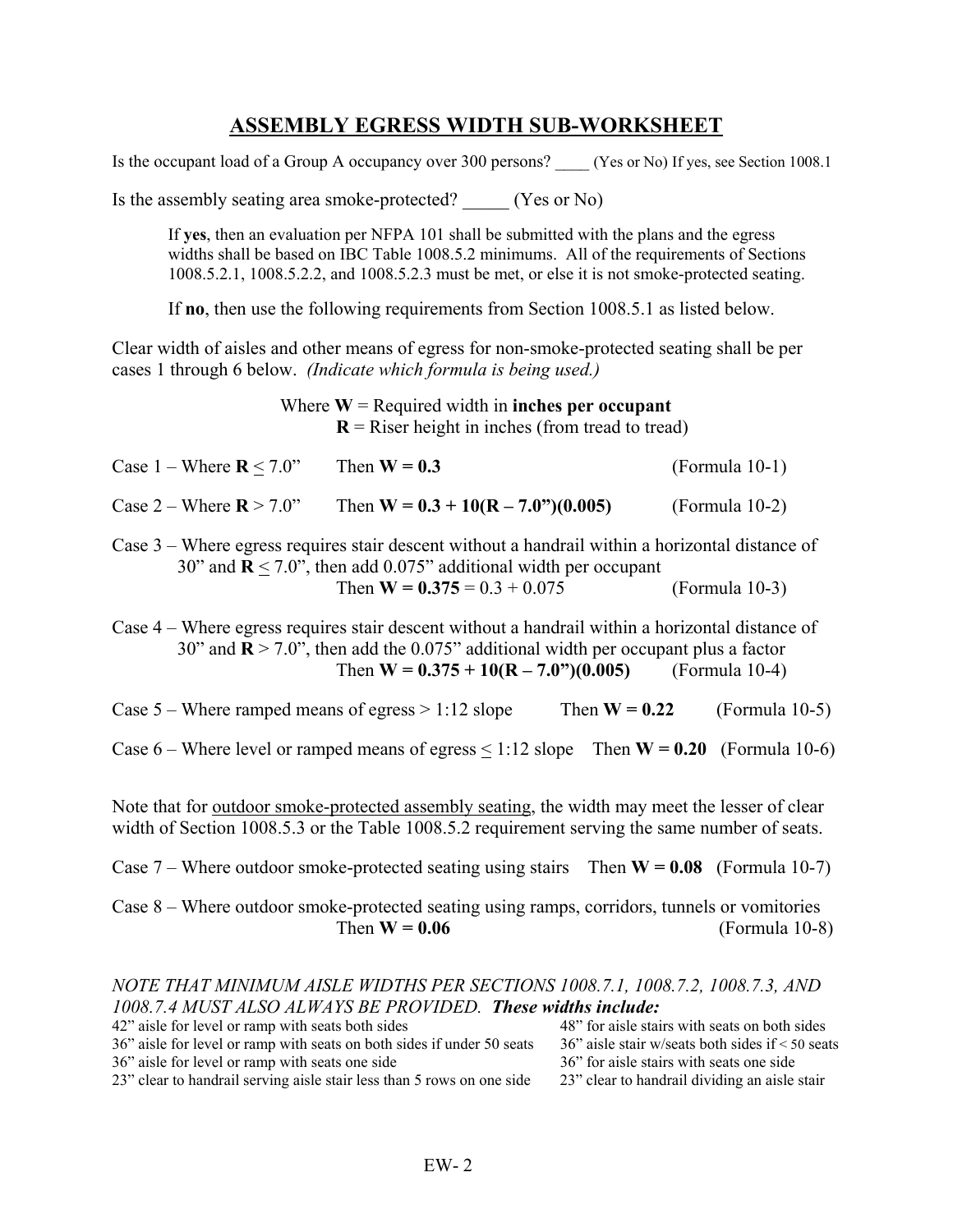## **MULTIPLE OCCUPANCIES WORKSHEET**

 $\Box$  I am using separated uses in my design. (IBC 302.3.3)

 $\Box$  I am using non-separated uses in my design. (IBC 302.3.2)

 $\Box$  I am using a combination of separated and non-separated uses in my design.

| <b>SEPARATED USES</b><br><b>LOCATION</b><br>(story or side of building) | <b>OCCUPANCIES SEPARATED</b><br>(both classifications) | <b>FIRE RATING</b><br>(hourly rating)   |
|-------------------------------------------------------------------------|--------------------------------------------------------|-----------------------------------------|
| (sample) east third floor                                               | office B and lunchroom A-2                             | 2 hours                                 |
|                                                                         |                                                        |                                         |
|                                                                         |                                                        |                                         |
|                                                                         |                                                        |                                         |
|                                                                         |                                                        |                                         |
|                                                                         |                                                        |                                         |
|                                                                         |                                                        |                                         |
|                                                                         |                                                        |                                         |
| <b>NON-SEPARATED USES</b><br><b>LOCATION</b>                            | <b>OCCUPANCIES NOT SEPARATED</b>                       | <b>CONSTRUCTION TYPE</b><br><b>MOST</b> |
| (story or side of building)                                             | (all classifications)                                  | <b>RESTRICTIVE</b>                      |
| (sample) east third floor                                               | office B and lunchroom A-2                             | $A-2$                                   |

Go to Allowable Areas Worksheets to verify building size allowable for uses shown above.

 $\mathcal{L}_\text{max} = \frac{1}{2} \sum_{i=1}^n \mathcal{L}_\text{max}(\mathbf{z}_i - \mathbf{z}_i)$ 

 $\_$  , and the set of the set of the set of the set of the set of the set of the set of the set of the set of the set of the set of the set of the set of the set of the set of the set of the set of the set of the set of th

 $\_$  , and the set of the set of the set of the set of the set of the set of the set of the set of the set of the set of the set of the set of the set of the set of the set of the set of the set of the set of the set of th

 $\mathcal{L}_\text{max} = \frac{1}{2} \sum_{i=1}^n \mathcal{L}_\text{max}(\mathbf{z}_i - \mathbf{z}_i)$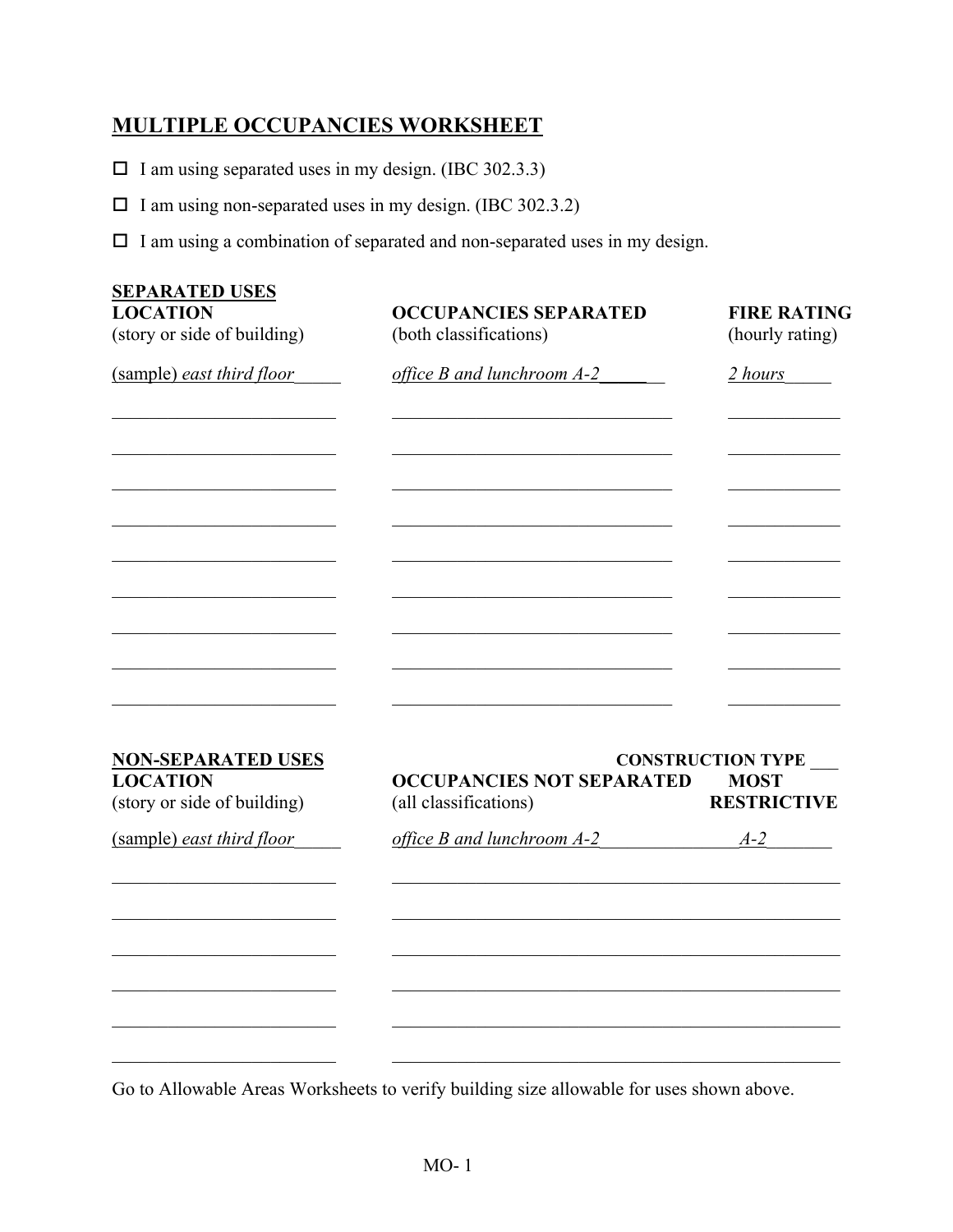## **ALLOWABLE AREAS WORKSHEET**

## **AREA MODIFICATIONS TO TABLE 503**

Allowable area = Tabular area + Frontage increase + Sprinkler increase

## $A_a = A_t + [(A_t)(I_f)/100] + [(A_t)(I_s)/100] =$

 $A_a$  = Allowable area per floor

 $A_t$  = Table 503 area per floor

 $I_f$  = Area increase due to frontages = (100)[F/P – 0.25](W/30)

- $I_s$  = Area increase due to complete sprinkler protection (NFPA 13)
- $F =$  Building perimeter which fronts an open space having a minimum width of 20 feet
- $P =$  Perimeter of the entire building
- $W =$ Minimum width of open space for frontage exposure on any side

### **Sprinkler increase**

 $I_s$  = Sprinkler increase for one-story buildings = 300 percent

- $I_s$  = Sprinkler increase for multi-story buildings = 200 percent
- $I_s$  = Building not completely sprinkler protected = 0 percent

**Frontage calculation** (note that frontage is only permitted on open space that is a public way or space that is a minimum 20 feet wide which is accessed from a street or fire lane)

| Building frontage lengths                                          |            |                                 |                              |           |  |  |  |
|--------------------------------------------------------------------|------------|---------------------------------|------------------------------|-----------|--|--|--|
|                                                                    | North wall | East wall                       | South wall                   | West wall |  |  |  |
| Minimum width of open space                                        |            |                                 |                              |           |  |  |  |
| Minimum width of open space $(W)$ =                                |            |                                 | (least of above $> 20$ feet) |           |  |  |  |
| Total building frontage $(F)$ =                                    |            | (total of above four frontages) |                              |           |  |  |  |
| Total building perimeter $(P)$ =<br>(total of four building sides) |            |                                 |                              |           |  |  |  |
| Area increase due to frontages $I_f = (100) [F/P - 0.25](W/30) =$  |            |                                 |                              |           |  |  |  |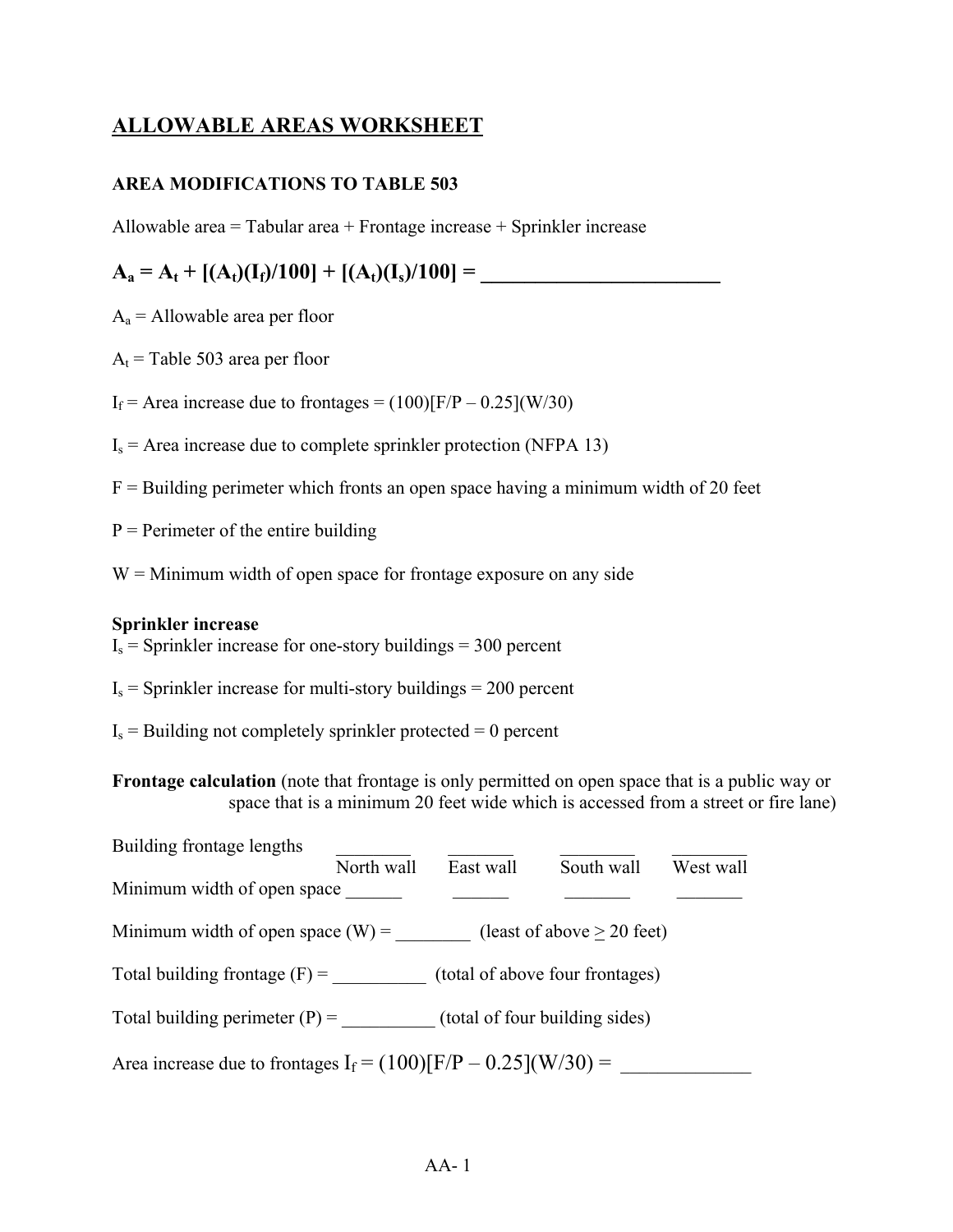## **ALLOWABLE AREAS WORKSHEET**

(One story per worksheet – add additional worksheets as necessary)

| <b>STORY</b><br><b>LOCATION</b> | <b>USE GROUP</b> | <b>ACTUAL</b><br><b>FLOOR AREA</b> | <b>TABLE 503</b><br><b>AREA</b> | <b>MODIFIED AREA</b><br><b>ALLOWABLE</b> | <b>RATIO</b><br><b>Actual/Allowable</b> |
|---------------------------------|------------------|------------------------------------|---------------------------------|------------------------------------------|-----------------------------------------|
|                                 |                  |                                    |                                 |                                          |                                         |
|                                 |                  |                                    |                                 |                                          |                                         |
|                                 |                  |                                    |                                 |                                          |                                         |
|                                 |                  |                                    |                                 |                                          |                                         |
|                                 |                  |                                    |                                 |                                          |                                         |
|                                 |                  |                                    |                                 |                                          |                                         |
|                                 |                  |                                    |                                 |                                          |                                         |
|                                 |                  |                                    |                                 |                                          |                                         |
|                                 |                  |                                    |                                 |                                          |                                         |
|                                 |                  |                                    |                                 |                                          |                                         |
|                                 |                  |                                    |                                 |                                          |                                         |
|                                 |                  |                                    |                                 |                                          |                                         |
|                                 |                  |                                    |                                 |                                          |                                         |
|                                 |                  |                                    |                                 |                                          |                                         |

**TOTAL OF ALL RATIOS =**

**Must be < 1.0**

**MAXIMUM AREA DETERMINATION OF BUILDING** (check only required if > 3 stories)

Total floor area of the building (all stories) = \_\_\_\_\_\_\_\_\_ *(the actual building total square feet)* 

Modified allowable area for any story (based on ratios if multiple uses) = \_\_\_\_\_\_\_\_

Allowable floor area of building (IBC 503.3) = \_\_\_\_\_\_\_\_ *(3 times the maximum modified area)*

Is actual total area less than maximum allowable area? \_\_\_\_\_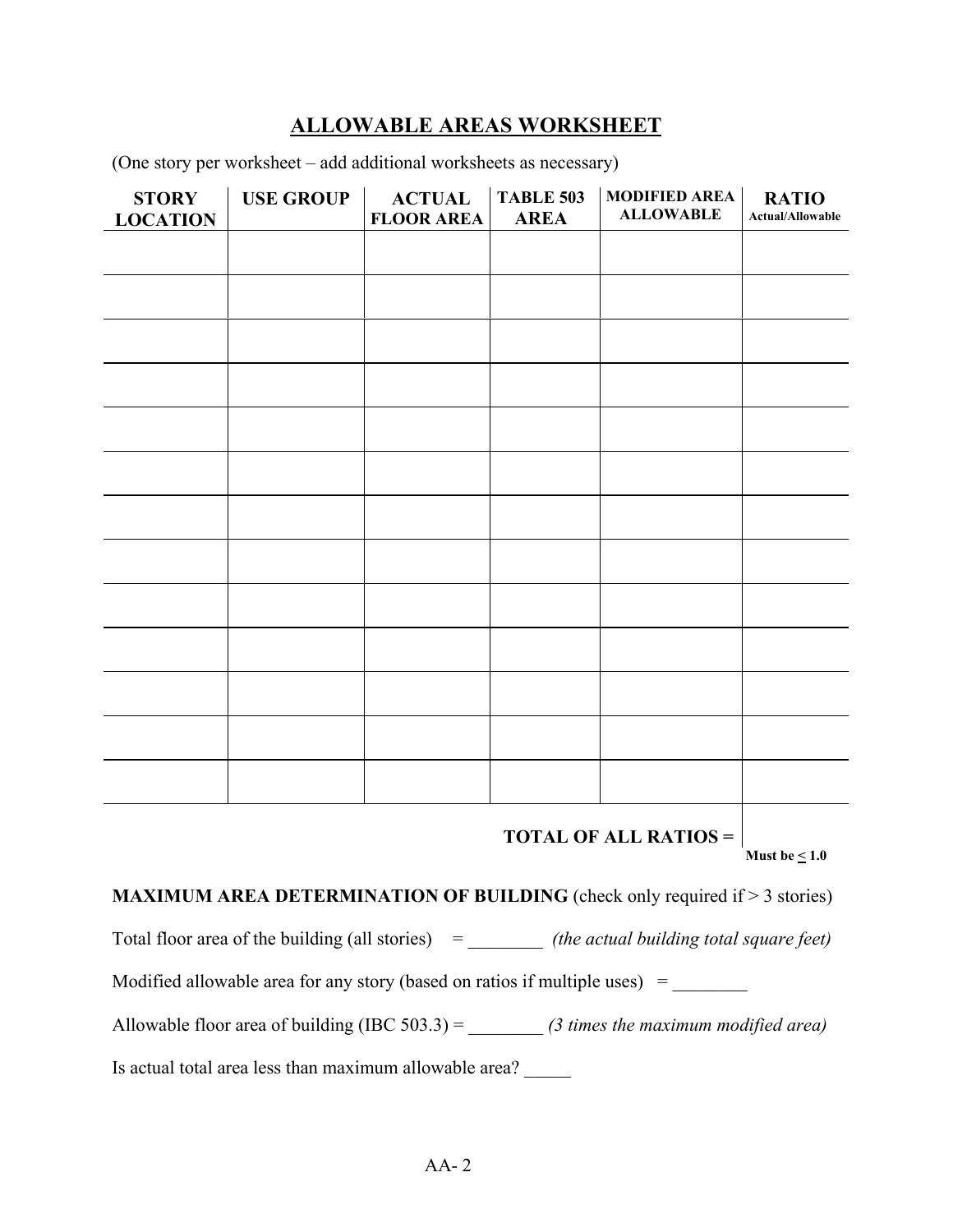#### **EXTERIOR WALL OPENING WORKSHEET**

| Wall<br>designation | Wall area | Fire<br>separation<br>distance | Area of<br>unprot.<br>openings<br>$(A_u)$ | Area of<br>protected<br>openings<br>(A) | $\overline{\frac{0}{6}}$ factor<br>from Table<br>704.8 for<br>unprotected<br>openings | <b>Allowable</b><br>area of<br>unprotected<br>openings<br>(a <sub>u</sub> ) | $%$ factor<br>from Table<br>704.8 for<br>protected<br>openings | Allowable<br>area of<br>protected<br>openings<br>(a) | Ratio of<br>unprot.<br>openings<br>$(A_u/a_u)$ | Ratio of<br>$\bold{protected}$<br>openings<br>(A/a) | Interaction<br>check of ratios<br>$(A_u/a_u) + (A/a)$ |
|---------------------|-----------|--------------------------------|-------------------------------------------|-----------------------------------------|---------------------------------------------------------------------------------------|-----------------------------------------------------------------------------|----------------------------------------------------------------|------------------------------------------------------|------------------------------------------------|-----------------------------------------------------|-------------------------------------------------------|
|                     |           |                                |                                           |                                         |                                                                                       |                                                                             |                                                                |                                                      |                                                |                                                     |                                                       |
|                     |           |                                |                                           |                                         |                                                                                       |                                                                             |                                                                |                                                      |                                                |                                                     |                                                       |
|                     |           |                                |                                           |                                         |                                                                                       |                                                                             |                                                                |                                                      |                                                |                                                     |                                                       |
|                     |           |                                |                                           |                                         |                                                                                       |                                                                             |                                                                |                                                      |                                                |                                                     |                                                       |
|                     |           |                                |                                           |                                         |                                                                                       |                                                                             |                                                                |                                                      |                                                |                                                     |                                                       |
|                     |           |                                |                                           |                                         |                                                                                       |                                                                             |                                                                |                                                      |                                                |                                                     |                                                       |
|                     |           |                                |                                           |                                         |                                                                                       |                                                                             |                                                                |                                                      |                                                |                                                     |                                                       |
|                     |           |                                |                                           |                                         |                                                                                       |                                                                             |                                                                |                                                      |                                                |                                                     |                                                       |
|                     |           |                                |                                           |                                         |                                                                                       |                                                                             |                                                                |                                                      |                                                |                                                     |                                                       |
|                     |           |                                |                                           |                                         |                                                                                       |                                                                             |                                                                |                                                      |                                                |                                                     |                                                       |
|                     |           |                                |                                           |                                         |                                                                                       |                                                                             |                                                                |                                                      |                                                |                                                     |                                                       |
|                     |           |                                |                                           |                                         |                                                                                       |                                                                             |                                                                |                                                      |                                                |                                                     |                                                       |
|                     |           |                                |                                           |                                         |                                                                                       |                                                                             |                                                                |                                                      |                                                |                                                     |                                                       |
|                     |           |                                |                                           |                                         |                                                                                       |                                                                             |                                                                |                                                      |                                                |                                                     |                                                       |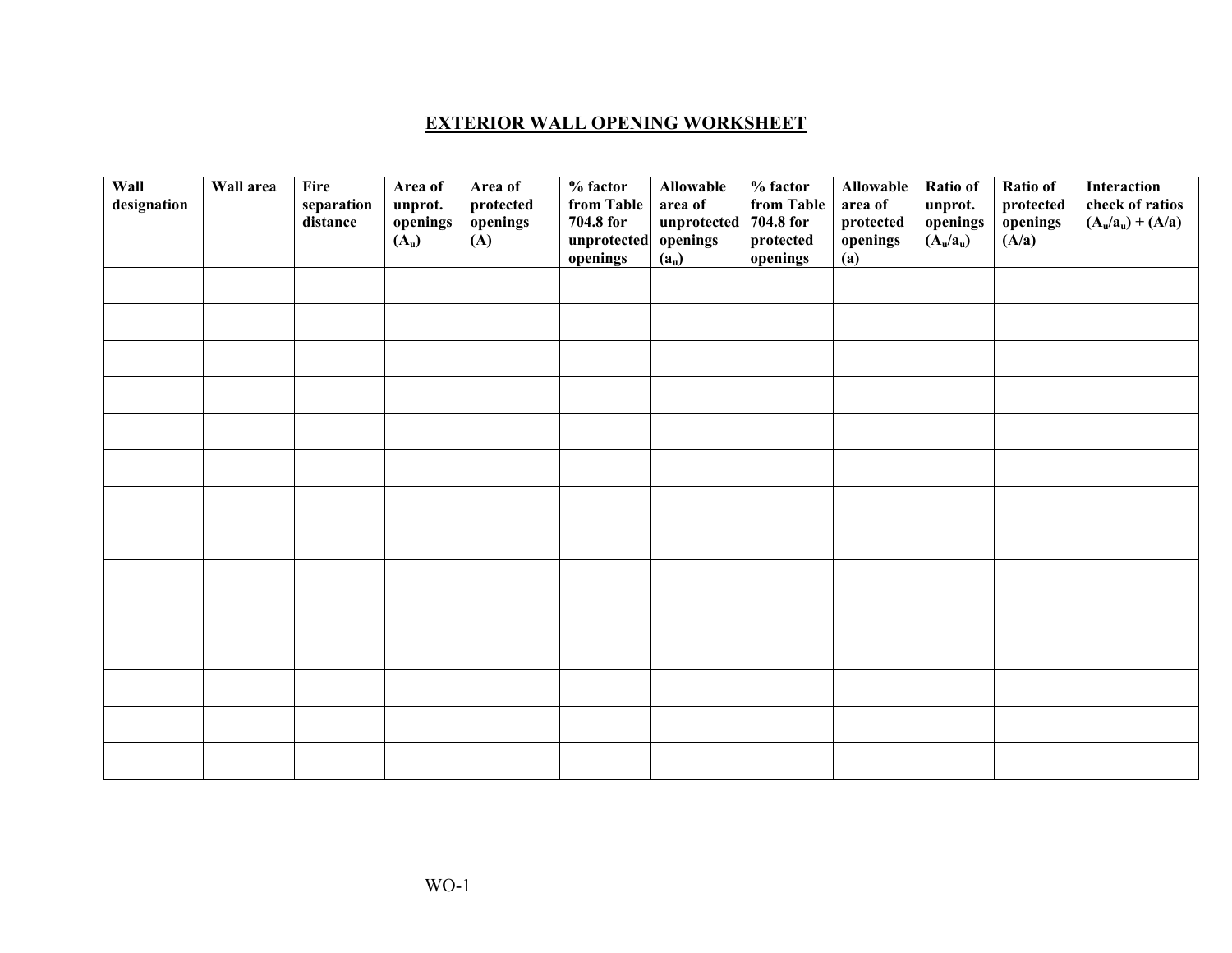### **FIRE APPARATUS ACCESS AND FIRE LANE WORKSHEET**

- 1. Building is limited in area? (YES OR NO)
- 2. Building is unlimited in area based on section 507 of the IBC? (YES OR NO)
- 3. Building is completely protected by an automatic fire sprinkler system, per IBC section 903.3.1.1 or 903.3.1.2? (YES OR NO)
- 4. Fire lanes are unobstructed? (YES OR NO)
- 5. Fire lanes are accessible from a public road? (YES OR NO)
- 6. Fire lanes extend to within 150 feet of any portion of the exterior wall of the first story of the building or facility? (YES OR NO) If no, a letter from the fire code official allowing and indicating acceptance of a distance greater than 150 feet shall be submitted to the department.
- 7. Is any part of the building greater than 30 feet above the lowest level of the fire apparatus access? \_\_\_\_\_\_\_ (YES OR NO)

If yes, answer the following five questions:

- a) Is fire lane parallel to one entire side of the building? (YES OR NO)
- b) Is the near edge of the fire lane within 30 feet of the building on that parallel side? (YES OR NO)
- c) Is a fire lane provided capable of accommodating aerial fire apparatus? (YES OR NO)
- d) Are overhead power or utility lines located across or within a fire lane for aerial fire apparatus? \_\_\_\_\_\_ (YES OR NO)
- e) Fire apparatus access has a minimum unobstructed width of 26 feet? \_\_\_\_\_\_ (YES OR NO)
- 8. Fire apparatus access roadways have an unobstructed vertical clearance of at least 13 feet 6 inches? \_\_\_\_\_\_ (YES OR NO)
- 9. Fire lanes have an unobstructed width of at least 20 feet? (YES OR NO)
- 10. Is a fire hydrant provided to supply fire apparatus on the fire lane? (YES OR NO) If yes, the minimum unobstructed width of the fire lane shall be at least 26 feet wide for at least 20 feet on each side of the fire hydrant.
- 11. The minimum inside turning radius of the fire lane is at least 28 feet? (YES OR NO)
- 12. Is the fire lane dead-ended with a length greater than 150 feet? (YES OR NO) If yes, answer the following questions: Is an area for turning around fire apparatus provided by a cul-de-sac with a minimum diameter of 70 feet? (YES OR NO) Is an area for turning around fire apparatus provided by a 45-degree wye with a minimum length of 60 feet per side? (YES OR NO) Is an area for turning around fire apparatus provided by a 90-degree tee with a minimum length of 60 feet per side? \_\_\_\_\_\_\_ (YES OR NO)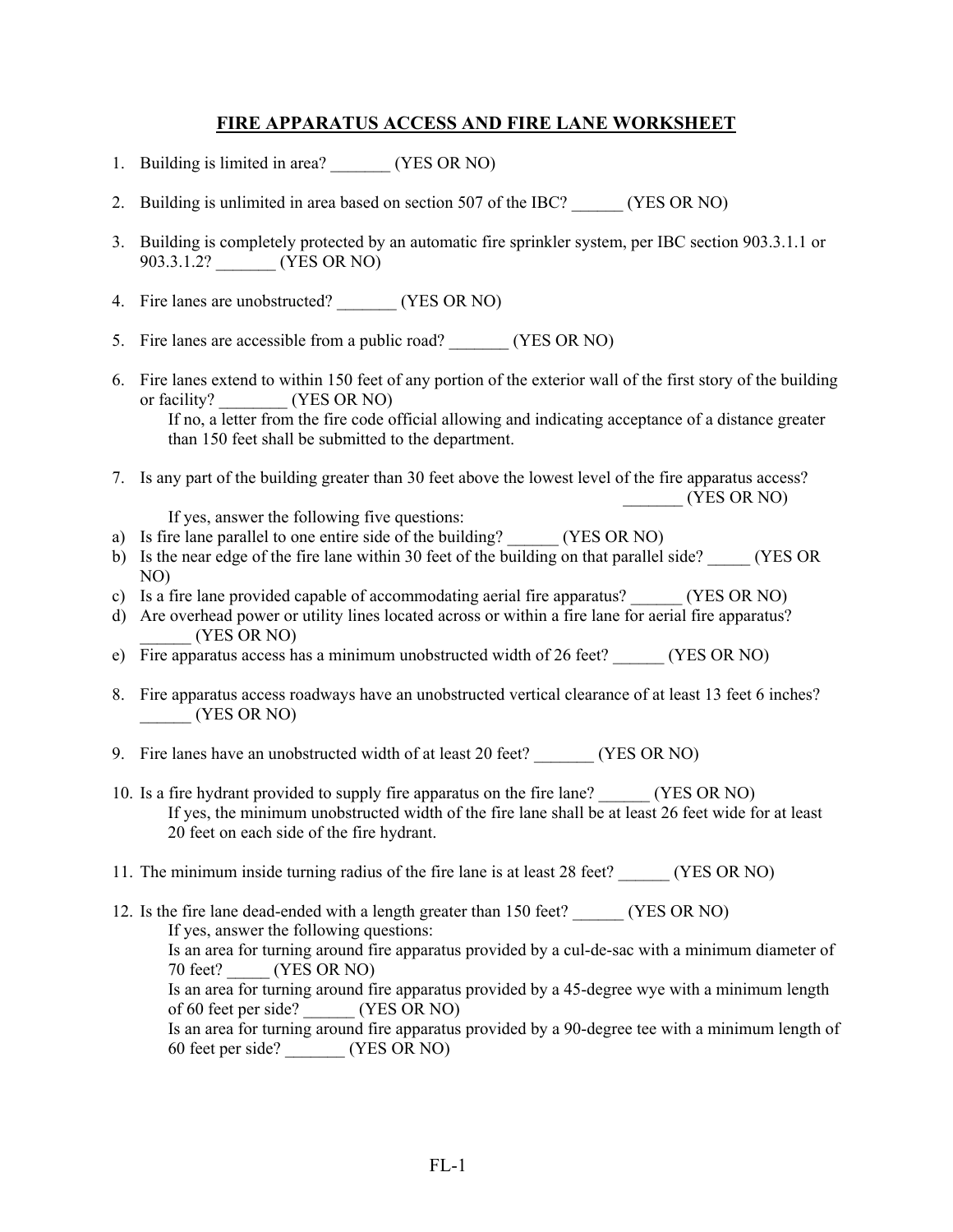## **SANITARY FIXTURE DETERMINATION WORKSHEET**

Total building design occupancy  $=$  (determined from IBC 1003.2.2)

Building occupancy which most closely resembles the use of the space (list each separately) (Caution: Table 2902.1 uses may be more exact than general use groups of IBC chapter 3)

As in the past, a submitter may document an actual occupancy load, rather than the load determined strictly by square footage, to the building reviewer for consideration of a reasonable number of toilet fixtures. In no case should the reviewer accept less than 50% capacity or less than the seating indicated on the plans, except possibly via the petition for variance process.

|             |                         | <b>OCCUPANCY   WATER CLOSETS</b> |                           |                             |        |                                  | LAVATORIES   TUB/SHOWER   D F |                                  |                                  | <b>OTHER</b>            |
|-------------|-------------------------|----------------------------------|---------------------------|-----------------------------|--------|----------------------------------|-------------------------------|----------------------------------|----------------------------------|-------------------------|
| <b>Type</b> | <b>Number</b><br>People | <b>Factors</b>                   | <b>Fixtures</b><br># Male | <b>Fixtures</b><br># Female | Factor | <b>Number</b><br><b>Fixtures</b> | Factor                        | <b>Number</b><br><b>Fixtures</b> | <b>Number</b><br><b>Fixtures</b> | List the<br><b>Type</b> |
|             |                         |                                  |                           |                             |        |                                  |                               |                                  |                                  |                         |
|             |                         |                                  |                           |                             |        |                                  |                               |                                  |                                  |                         |
|             |                         |                                  |                           |                             |        |                                  |                               |                                  |                                  |                         |
|             |                         |                                  |                           |                             |        |                                  |                               |                                  |                                  |                         |
|             |                         |                                  |                           |                             |        |                                  |                               |                                  |                                  |                         |
|             |                         |                                  |                           |                             |        |                                  |                               |                                  |                                  |                         |
|             |                         |                                  |                           |                             |        |                                  |                               |                                  |                                  |                         |
|             |                         |                                  |                           |                             |        |                                  |                               |                                  |                                  |                         |
|             |                         |                                  |                           |                             |        |                                  |                               |                                  |                                  |                         |
|             |                         |                                  |                           |                             |        |                                  |                               |                                  |                                  |                         |

 $\mathcal{L}_\text{max}$ Total  $=$  \_\_\_\_\_\_\_\_\_\_\_ (this number should equal building total shown at top on this page)

Round fractions up to a whole number or to one decimal place, if shared facilities are used.

Note that urinals may be substituted for up to 50% of water closets for men per COMM 62.2902(1)(a).

| <b>COMPLIANCE</b> | Men |                                                | Women | Lavatories   Bath Tub/  Drinking   Other |               |          |        |
|-------------------|-----|------------------------------------------------|-------|------------------------------------------|---------------|----------|--------|
| <b>CHECK</b>      |     | <b>Urinals   Water Closets   Water Closets</b> |       |                                          | <b>Shower</b> | Fountain | (List) |
| <b>REQUIRED</b>   |     |                                                |       |                                          |               |          |        |
|                   |     |                                                |       |                                          |               |          |        |
| <b>PROVIDED</b>   |     |                                                |       |                                          |               |          |        |

For swimming pools see Comm 90 and DH&FS rules for sanitary fixtures serving those areas. See IBC 2902.2 & 2902.3 for special exceptions, as well as Comm 62.2902 special restrictions.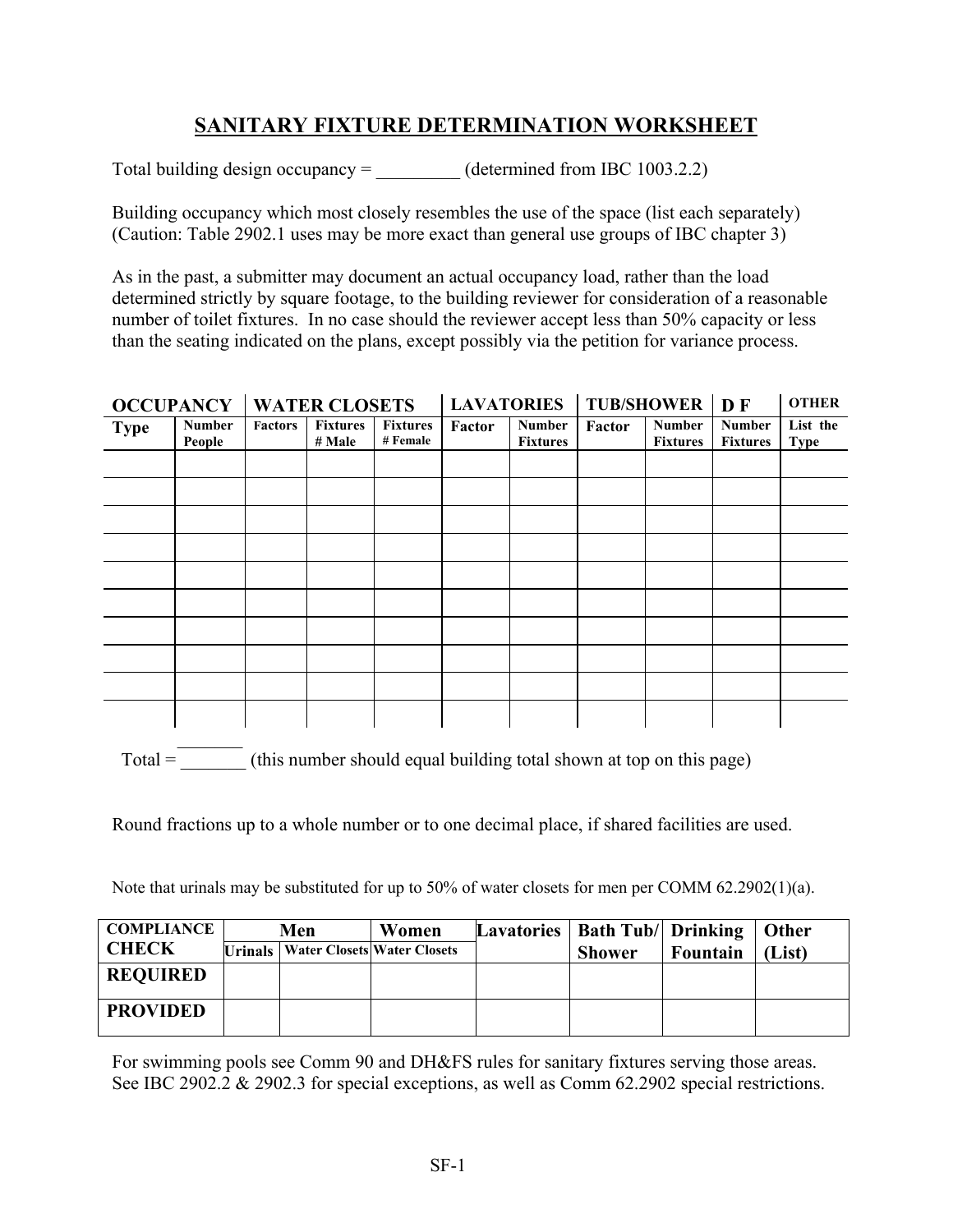## **CONTROL AREA WORKSHEET:**

1) Will there be any hazardous materials stored or used within the building? (YES or NO) If "**NO**" then the remainder of the worksheet does not have to be completed.

If "**YES**" proceed to question 2.

2) Will this building be designed as a Group H occupancy? \_\_\_\_\_\_ (YES or NO) If "**NO**" then the remainder of the worksheet starting at question 3 must be completed.

If "**YES**", complete the "Control Area Sub-worksheet" and answer question 2a. The completion of the remainder of the worksheet is not required.

- 2a) Are the quantities of hazardous materials provided within column 6 of the Control Area Sub-worksheet greater than the quantities permitted in Tables 307.7(1) or 307.7(2) shown in column 7 of the Control Area Sub-worksheet? (YES, NO OR N/A)
- 3) Will this building be divided into control areas? \_\_\_\_\_\_ (YES or NO) If "**YES**" complete the "Control Area Table" and the "Control Area Sub-worksheet".

If "**NO**", complete the "Control Area Sub-worksheet" and answer question 3a.

- 3a) Are the quantities of hazardous materials provided within column 6 of the Control Area Sub-worksheet greater than the quantities permitted in Tables 307.7(1) or 307.7(2) shown in column 7 of the Control Area Sub-worksheet? \_\_\_\_\_\_\_\_ (YES, NO OR N/A)
- 4) "Control Area Table" is completed and attached? \_\_\_\_\_\_\_\_\_ (YES or NO)
- 5) "Control Area Sub-worksheet" is completed and attached? \_\_\_\_\_\_ (YES or NO)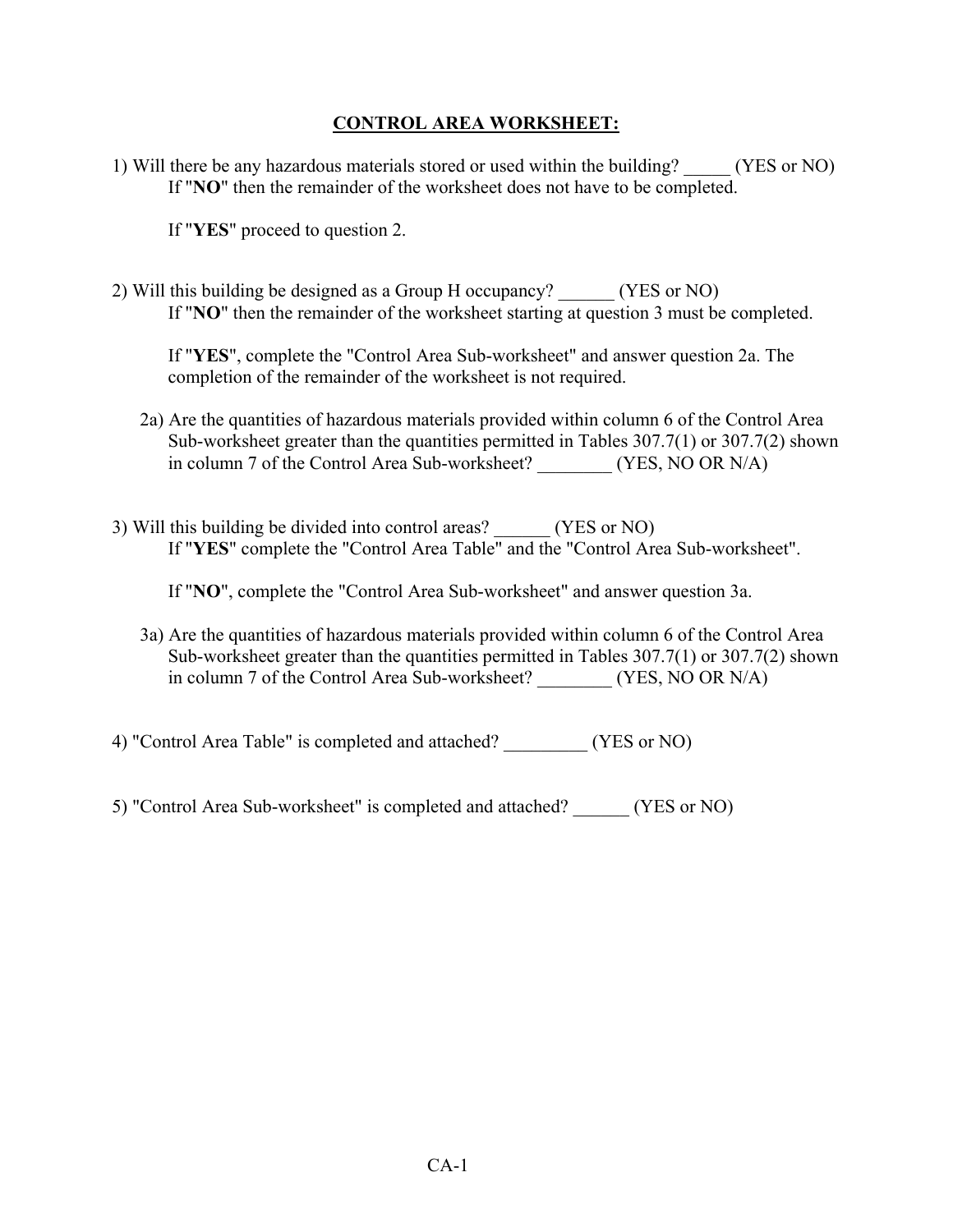# Floor level above or below grade in which material is stored or used Number of control areas per floor Permitted number of control areas per floor (from Table 414.2.2) Fire resistive rating of fire barriers used to define control areas Required fire resistive ratings for fire barriers (from Table 414.2.2) Hazardous materials on floor level Permitted % of the maximum allowable quantity of material per control area from Table 414.2.2

## *CONTROL AREA TABLE:*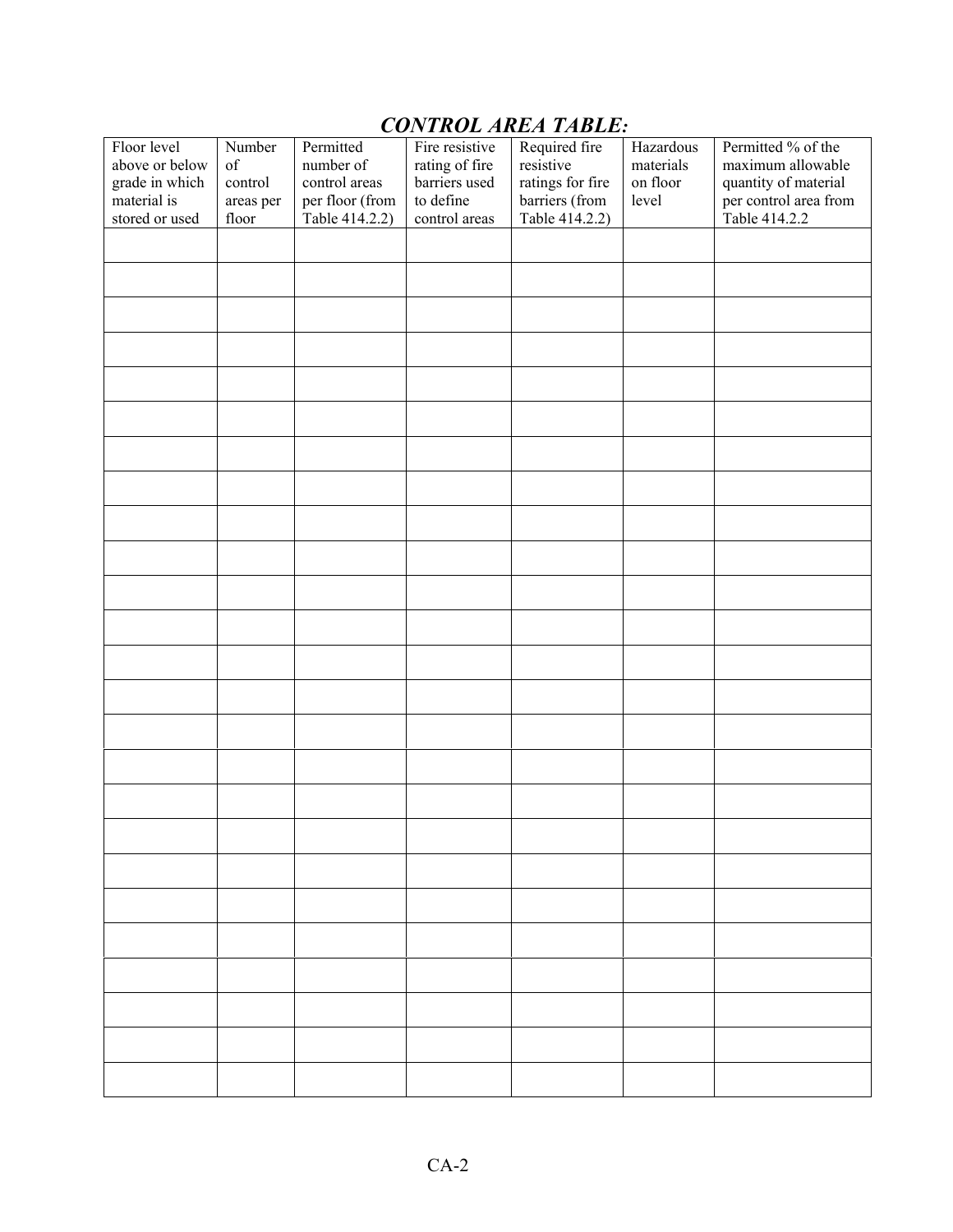### **CONTROL AREA SUB-WORKSHEET:**

| Designation of | Materials located   |                                          |                                            |                                       |                                          |                                                                                    |                                              |                                                |
|----------------|---------------------|------------------------------------------|--------------------------------------------|---------------------------------------|------------------------------------------|------------------------------------------------------------------------------------|----------------------------------------------|------------------------------------------------|
| control area   | within control area |                                          |                                            |                                       |                                          |                                                                                    |                                              | quantity of material per control area (same as |
| (floor level & |                     |                                          | Amount of materials used in closed systems |                                       |                                          |                                                                                    | Actual % of the materials within the control | Permitted % of the maximum allowable           |
| location on    |                     |                                          |                                            |                                       |                                          |                                                                                    |                                              |                                                |
| floor)         |                     | Amount of materials in storage (gallons, |                                            | Amount used in open systems (gallons, | Total of each material stored or used in | (from Tables 307.7(1) and 307.7(2) of the<br>Maximum amount of materials permitted | area (column 6 divided by column 7)          | column 7 of Control Area Table)                |
|                |                     |                                          |                                            |                                       |                                          |                                                                                    |                                              |                                                |
|                |                     |                                          |                                            |                                       |                                          |                                                                                    |                                              |                                                |
|                |                     |                                          |                                            |                                       |                                          |                                                                                    |                                              |                                                |
|                |                     |                                          |                                            |                                       |                                          |                                                                                    |                                              |                                                |
|                |                     |                                          |                                            |                                       |                                          |                                                                                    |                                              |                                                |
|                |                     |                                          |                                            |                                       |                                          |                                                                                    |                                              |                                                |
|                |                     |                                          |                                            |                                       |                                          |                                                                                    |                                              |                                                |
|                |                     | pounds, & gas)                           | (gallons, pounds, & gas)                   | pounds, & gas)                        | designated control area                  |                                                                                    |                                              |                                                |
|                |                     |                                          |                                            |                                       |                                          |                                                                                    |                                              |                                                |
|                |                     |                                          |                                            |                                       |                                          | $\rm_{\rm IBC}$                                                                    |                                              |                                                |
|                |                     |                                          |                                            |                                       |                                          |                                                                                    |                                              |                                                |
|                |                     |                                          |                                            |                                       |                                          |                                                                                    |                                              |                                                |
|                |                     |                                          |                                            |                                       |                                          |                                                                                    |                                              |                                                |
|                |                     |                                          |                                            |                                       |                                          |                                                                                    |                                              |                                                |
|                |                     |                                          |                                            |                                       |                                          |                                                                                    |                                              |                                                |
|                |                     |                                          |                                            |                                       |                                          |                                                                                    |                                              |                                                |
|                |                     |                                          |                                            |                                       |                                          |                                                                                    |                                              |                                                |
|                |                     |                                          |                                            |                                       |                                          |                                                                                    |                                              |                                                |
|                |                     |                                          |                                            |                                       |                                          |                                                                                    |                                              |                                                |
|                |                     |                                          |                                            |                                       |                                          |                                                                                    |                                              |                                                |
|                |                     |                                          |                                            |                                       |                                          |                                                                                    |                                              |                                                |
|                |                     |                                          |                                            |                                       |                                          |                                                                                    |                                              |                                                |
|                |                     |                                          |                                            |                                       |                                          |                                                                                    |                                              |                                                |
|                |                     |                                          |                                            |                                       |                                          |                                                                                    |                                              |                                                |
|                |                     |                                          |                                            |                                       |                                          |                                                                                    |                                              |                                                |
|                |                     |                                          |                                            |                                       |                                          |                                                                                    |                                              |                                                |
|                |                     |                                          |                                            |                                       |                                          |                                                                                    |                                              |                                                |
|                |                     |                                          |                                            |                                       |                                          |                                                                                    |                                              |                                                |
|                |                     |                                          |                                            |                                       |                                          |                                                                                    |                                              |                                                |
|                |                     |                                          |                                            |                                       |                                          |                                                                                    |                                              |                                                |
|                |                     |                                          |                                            |                                       |                                          |                                                                                    |                                              |                                                |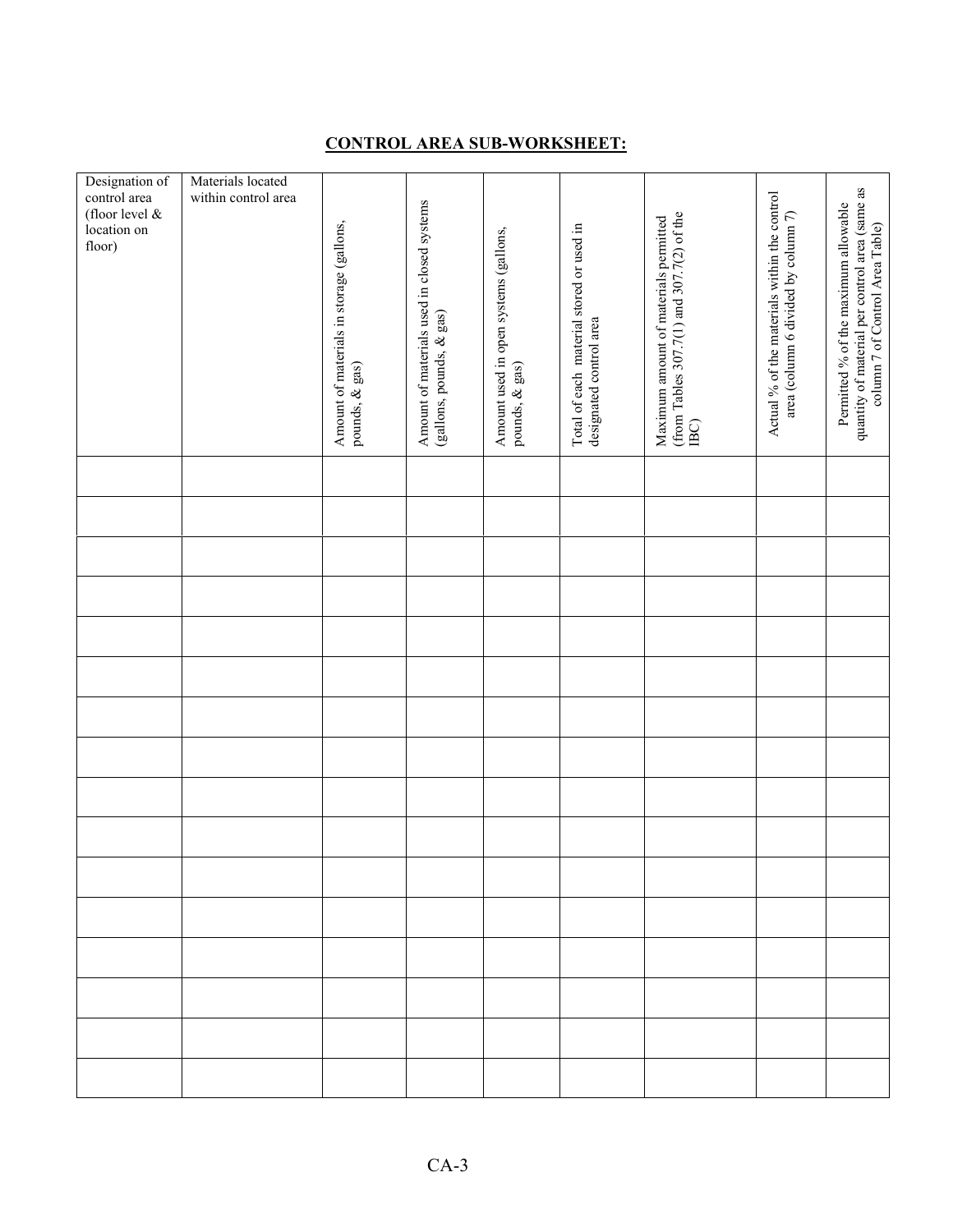### **LATERAL SYSTEMS AND CONNECTIONS WORKSHEET**

#### **BACKGROUND**

All loads (e.g., vertical loads, lateral loads, impact loads, etc.) on a building or structure must be provided with a continuous path to the foundation. Not only must the individual structural elements and/or structural systems resist and transfer the applied loads to the foundation, the connections must also be designed to resist and transfer the applied loads to the foundation. If all of the connections, structural elements and/or structural systems are not adequately designed, the load path will not be continuous.

The worksheets that appear on the following pages address these connections, structural elements, and/or structural systems. They are divided into 7 categories: DIAPHRAGMS, COLLECTOR ELEMENTS, SHEAR WALLS, BRACED FRAMES, MOMENT-RESISTING WALL FRAMES, ANCHORAGE and OTHER CONNECTIONS. Under each category heading are the category definitions as used in the 2000 International Building Code (IBC).

Consistent with recognized structural engineering practice, the 2000 International Building Code (IBC) requires that a continuous load path to the foundation be provided for all buildings and structures.

#### **DIRECTIONS FOR FILLING OUT THE ACCOMPANYING WORKSHEETS**

The size, type, location, spacing, and/or length (for welds) of ALL connections designed and specified in the submitted structural calculations must be shown on the corresponding building plans. If horizontal shear values for structural systems (e.g., shear walls, diaphragms, diagonal bracing, etc.) are taken from the IBC tables, the design construction of these structural systems (fastener size, fastener type, fastener spacing, minimum penetration of fasteners, framing spacing, etc.) shall be shown on the plans to be constructed AS INDICATED in the IBC Tables for the respective horizontal shear value. If any substitutions in materials, material thickness, connections, connection spacing, etc. are made, the design values in the IBC tables CANNOT be used, unless permitted by table footnotes.

For horizontal shear values that are not listed in the IBC tables, there are two options:

- 1. Horizontal shear capacity data from a recognized testing agency is submitted for these non-tabular values; OR
- 2. Horizontal shear capacity data can be determined based on recognized principles of engineering mechanics by using structural panel shear tested values and approved fastener values. Detailed calculations are required to be submitted for this option.

For each of the items listed under the categories on the following pages, you will notice that there is only one blank that precedes the item being requested. If more than one blank is required for a particular item or items, additional worksheets may be copied, completed and submitted to relay all of the structural design and construction specifications. As indicated above, all of the design results are to be clearly shown on the accompanying building plans.

 There are four types of responses that can be provided in the blank spaces next to each item. These responses are as follows:

- A **TRUE** (**T**) response indicates that the calculations and/or plans reflect the requirement specified in that item OR that the statement in that item is true and/or code-compliant;
- A **FALSE** (F) response indicates that the calculations and/or plans DO NOT reflect the requirement specified in that item OR that the statement in that item is false and/or non-code-compliant. If the statement is indicated to be false or non-code-compliant, additional information and/or revised plans and calculations may need to be submitted prior to approval. There should not be any **FALSE** responses to any of the items on the following worksheets.
- A **N/A** response means "not applicable" and indicates that the item does not apply to the project.
- The fourth type of response requires that an alphanumeric value be entered in the blank provided. This response can either be one of the options given in a particular line item or a design value taken from the Code, a design standard, etc. For example: **6d** for the size of nails used in a shear wall, **250 plf** for the shear value of a diaphragm, etc

#### *Every item shown on the following pages should be provided with one of the responses listed above. Another way of indicating "N/A" for a type of structural system(s) is to cross out the entire section. Please do not leave any blank spaces.*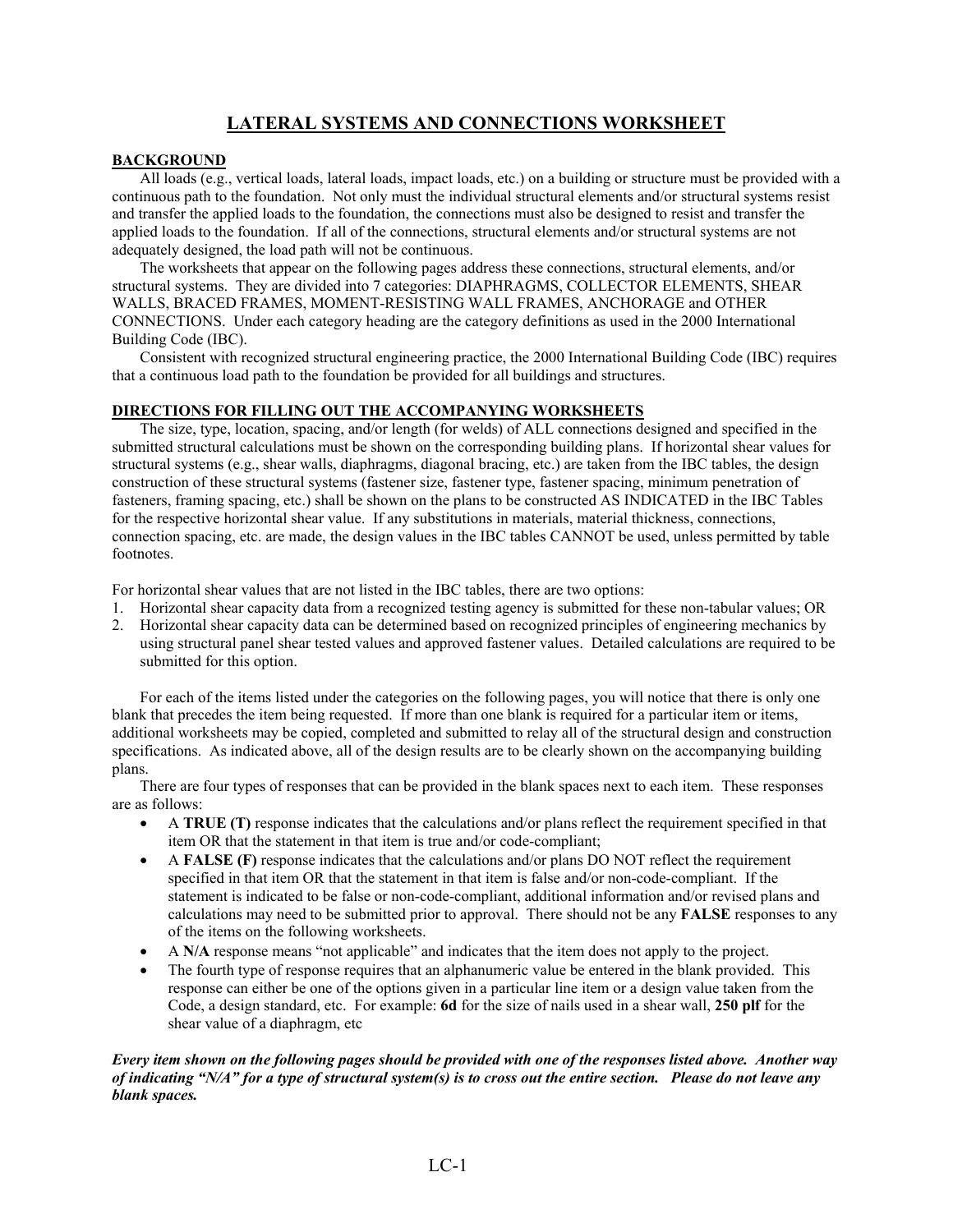#### *ALL CONNECTIONS SHALL BE OF SUFFICIENT SIZE AND STRENGTH TO PROVIDE A CONTINUOUS LOAD PATH TO THE FOUNDATION.*

#### *STRUCTURAL DESIGN CALCULATIONS MUST BE SUBMITTED TO SUBSTANTIATE THE RESPONSES TO EACH OF THE ITEMS NOT HAVING A RESPONSE OF "N/A".*

#### **DIAPHRAGMS (ROOF AND/OR FLOOR)**

*The IBC defines a DIAPHRAGM as a horizontal or nearly horizontal system acting to transmit lateral forces to the vertical-resisting elements. When the term "diaphragm" is used, it includes horizontal bracing systems.*

- **General**
	- Where supported by masonry shear walls, the span-to-width or span-to-depth ratio of floor and/or roof diaphragms do not exceed the values shown in IBC Table 2109.2.1.3.
- **Metal Deck Diaphragms:**
- Calculated (actual) shear capacity, in pounds per lineal foot (plf)
- Tabular (allowable) shear capacity, in pounds per lineal foot (plf)
- Composite metal deck (C) or non-composite deck (NC)
	- Normal weight concrete (NW) or light weight concrete (LW) Indicate weight of concrete in pounds per cubic foot (pcf)
- Metal deck size and type (e.g., 0.6C, 1.0C, 1.5B, 1.5BI, 2VLI, 3N, etc.)
- Metal deck gage (e.g., 22, 20, 18, etc.)
- \_\_\_\_\_\_\_ Typical fastener layout (e.g., 36/7, 36/4, 30/4, 32/4, 24/4, etc.)
- Support fasteners (puddle welds or screws)
	- Size of support fasteners (e.g.,  $\frac{3}{4}$ " puddle weld, #12 TEK screws)
	- Sidelap fasteners (welded or screws)
		- \_\_\_\_\_\_ Size of sidelap fasteners (e.g., welded, #10 TEK screws)
		- **Number of sidelap fasteners per span**
		- Maximum span between supports
- **Wood Structural Panel Diaphragms** (see IBC Table 2306.3.1):
- Calculated (actual) shear capacity, in pounds per lineal foot (plf)
- Tabular (allowable) shear capacity, in pounds per lineal foot (plf)
- Structural panel grade (e.g., structural I grade, sheathing, etc.)
- Span rating (permitted spacing of support framing, inches)
- Common nail size or staple length and gage (e.g., 6d, 1½" 16 gage)
- Minimum fastener penetration in framing, in inches
- Minimum nominal panel thickness, in inches
- Minimum nominal width of framing member (2 inches or 3 inches)
- Blocked diaphragm (B) or unblocked diaphragm (UB)
	- Framing case (i.e., Case 1, 2, 3, 4, 5, or 6)
		- Fastener spacing, in inches (panel edges/intermediate)
	- Maximum diaphragm aspect ratio is not exceeded (length-to-width limits of IBC 2305.2.3)

#### • **Load Transfer**

Indicate the lateral unit shear value (in pounds per lineal foot, plf) being transferred to the collector element(s). REMINDER: the connections must be adequately designed to transfer all of the loads.

#### **COLLECTOR ELEMENTS**

#### *The IBC defines COLLECTOR ELEMENTS as members that serve to transfer forces between floor diaphragms and members of the lateral-force-resisting system.*

- Collector elements (e.g., bond beams, chords, drag struts, purlin anchors, truss ties, rafter ties, etc.) of sufficient size, capacity and material are provided to ensure adequate load transfer between the horizontal lateral load resisting system(s) and the vertical lateral load resisting systems.
- Size, type, or model number (if proprietary, specify manufacturer) of collector element \_\_\_\_\_\_\_ Calculated (actual) lateral load to be transferred to collector element (in pounds) Tabular (allowable) lateral capacity of collector element (in pounds)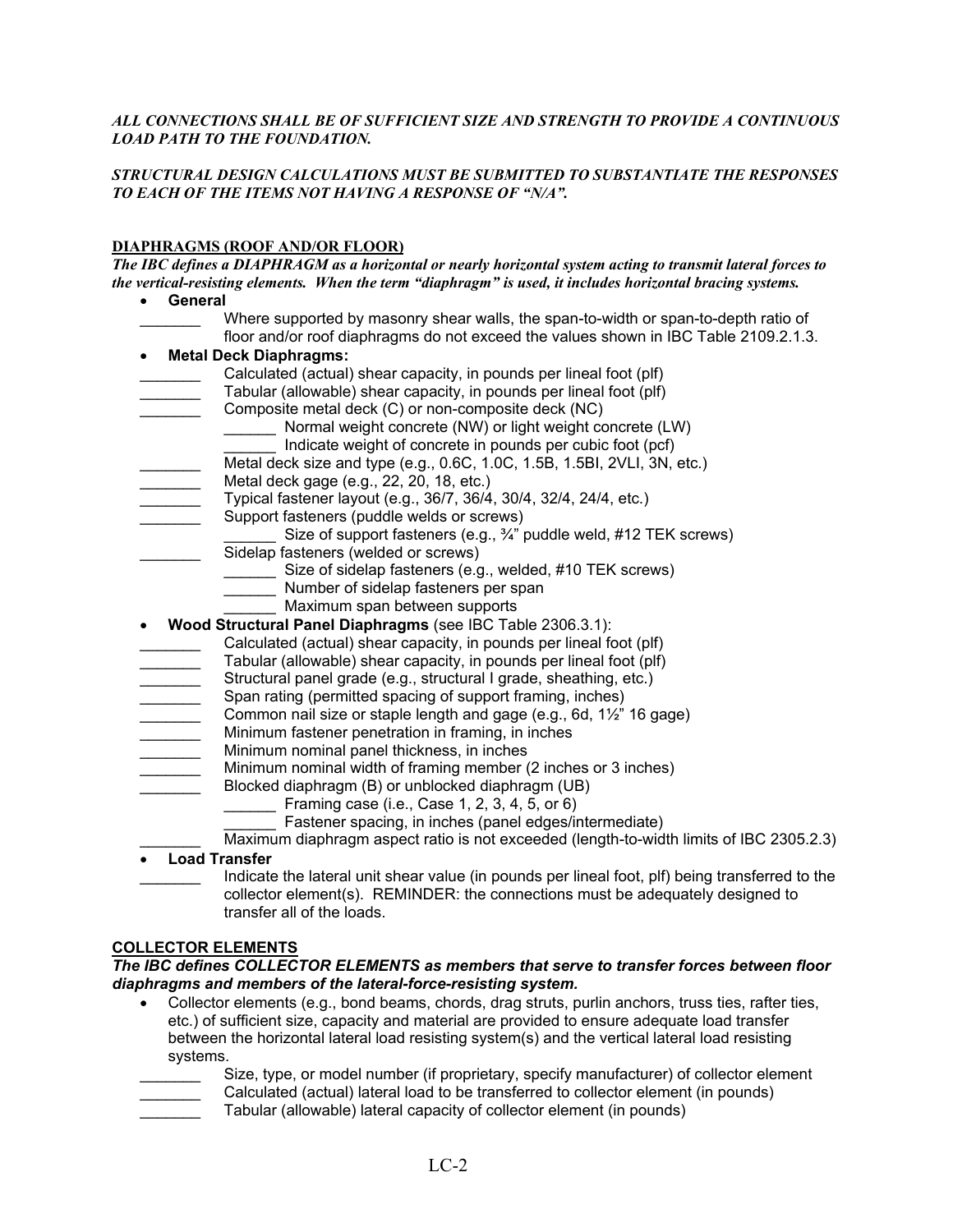- Calculated (actual) uplift load to be transferred to collector element (in pounds)
	- Tabular (allowable) uplift capacity of collector element (in pounds)
- Connections of adequate size, type, strength, and spacing is provided to ensure a continuous load path from the horizontal lateral load-resisting member or system to the vertical lateral loadresisting member or system.
- Calculated (actual) load on each fastener (in pounds)
- Tabular (allowable) capacity of each fastener (in pounds)
- Size and type of connections (e.g., 8d R.S. nails)
- Number and/or spacing of fasteners (e.g., 6 nails @ 12" o.c.)
- Welds: size, type, length and spacing (e.g.,  $\frac{1}{4}$ " E70XX fillet 3" @ 12" o.c.)
- Concrete anchorage design and construction complies with the applicable portions of Allowable Stress Design (IBC Section 1912) or with the applicable portions of Strength Design (IBC Section 1913)

• **Load Transfer**

Indicate the lateral unit shear value (in pounds per lineal foot, plf) being transferred to the shear wall(s). REMINDER: the connections must be adequately designed to transfer all of the loads.

#### **SHEAR WALLS**

#### *The IBC defines a SHEAR WALL as a wall designed to resist lateral forces parallel to the plane of the wall.*

#### **Shear Walls with Openings (IBC Section 2305.3.7)**

*Force Transfer around Openings (IBC Section 2305.3.7.1)*

- The maximum aspect ratios of IBC Table 2305.3.3 apply to the overall shear wall,
	- including openings and to each wall pier at the side of an opening.
- The height and width of the wall pier(s) are as defined in Section 2305.3.7.1 and Figure 2305.3.4(b).
- Design of force transfer around openings is based on a rational analysis.
- Adequate detailing of boundary elements around the opening is provided. The IBC defines a BOUNDARY ELEMENT as diaphragms and shear wall boundary members to which sheathing transfers forces. Boundary elements include chords and drag struts at diaphragm and shear wall perimeters, interior openings, discontinuities and re-entrant corners.
- *No Force Transfer around Openings (IBC Section 2305.3.7.2)*
- The tabulated design shear capacity (in plf), set forth in Table 2306.4.1 is adjusted in accordance with Table 2305.3.7.2 based on the maximum unrestrained opening height and the percentage of full-height sheathing.
- The total shear capacity (in pounds) is equal to the adjusted shear capacity (in plf), multiplied by the sum of the widths of the shear wall segments meeting the aspect ratio requirements of Table 2305.3.3.
- \_\_\_\_\_\_\_ Overturning restraint at the ends of the shear wall, uplift and shear connections at the base of each shear wall segment, drag struts and collectors are calculated using the unadjusted allowable shear capacity from Table 2306.4.1 or calculated by rational analysis.
- Overturning restraint is located at each end of the shear wall adjacent to a shear wall segment meeting a height to width ratio set forth in Table 2305.3.3
- The controlling deflection of a blocked shear wall with openings uniformly nailed throughout is taken as the maximum individual deflection of the shear wall segments calculated in accordance with Section 2305.3.2, divided by the appropriate shear capacity adjustment factor calculated in accordance with Section 2305.3.7.2.

#### **Sheathing on Wood Framing**

- **IBC Section 2305.1.4 Positive connections and anchorages, capable of resisting the design forces, are provided between the shear panel and the attached components**
- **Wood Structural Panel Sheathing** (see IBC Table 2306.4.1):
- Calculated (actual) shear capacity, in pounds per lineal foot (plf)
	- Tabular (allowable) shear capacity, in pounds per lineal foot (plf)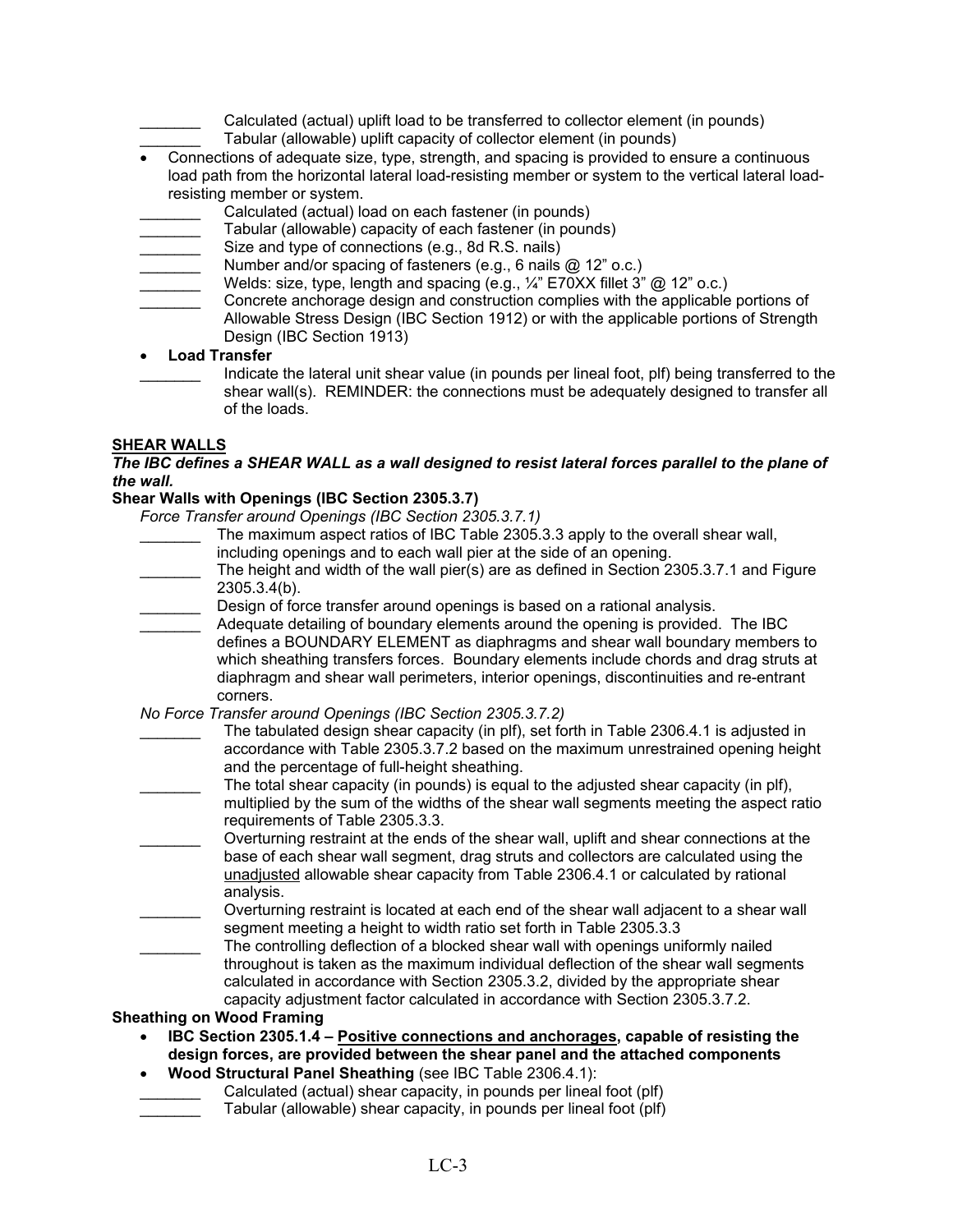- Structural panel grade (e.g., structural I grade, sheathing, etc.)
- Minimum nominal panel thickness, in inches
- Minimum fastener penetration in framing, in inches
- Panels applied direct to framing:
	- Size of common or galvanized box nails or staples
	- Fastener spacing, in inches (panel edges/intermediate)

Panel applied over <sup>1/2"</sup> or 5/8" gypsum sheathing:

- \_\_\_\_\_\_ Size of common or galvanized box nails or staples
	- Fastener spacing, in inches (panel edges/intermediate)
- Maximum shear wall aspect ratio is not exceeded (height-to-width limits of IBC 2305.3.3)
- **Particleboard Sheathing** (see IBC Table 2306.4.3):
- Calculated (actual) shear capacity, in pounds per lineal foot (plf)
- Tabular (allowable) shear capacity, in pounds per lineal foot (plf)
- Structural panel grade (M-S "Exterior Glue" or M-2 "Exterior Glue")
- Minimum nominal panel thickness, in inches
- Minimum nail penetration in framing, in inches
- Panels applied direct to framing:
	- Size of common or galvanized box nails
	- Fastener spacing, in inches (panel edges/intermediate)
- **Lath and Plaster or Gypsum Board Sheathing** (see IBC Table 2306.4.5)
	- Calculated (actual) shear capacity, in pounds per lineal foot (plf)
- Tabular (allowable) shear capacity, in pounds per lineal foot (plf)
- \_\_\_\_\_\_\_ Thickness of material
- Wall construction (Blocked, unblocked, or two-ply)
- Maximum fastener spacing in inches
- \_\_\_\_\_\_\_ Minimum fastener size
- **Sheathing on Light Framed, Cold-Formed Steel Walls (see IBC Section 2211)**
	- **Wood Structural Panel Sheathing**
		- Nominal shear values used to establish the allowable shear value for wind forces are per IBC Table 2211.1(1) OR are determined by using the principles of mechanics by using wood structural panel shear values and approved fastener values. Submit detailed calculations if the latter option is used.
		- Orientation of structural panels (parallel or perpendicular to framing)
		- Screws used to attach plywood and OSB is approved and is a minimum No. 8 flat-head, self-drilling, tapping screws with a minimum head diameter of 0.292-inch (7.42 mm) in accordance with SAE J78. Such screws are of sufficient length to penetrate through the cold-formed steel framing member by at least three exposed threads.

#### • **Gypsum Board Panel Sheathing**

- The shear values listed in IBC Table 2211.1(2) are not cumulative with the shear values of other materials applied to the same wall unless otherwise permitted in IBC Section 2211.4.1
- \_\_\_\_\_\_\_ Orientation of gypsum board structural panels is applied perpendicular to framing
- Screws used to attach gypsum board is a minimum No. 6 in accordance with ASTM C954. Such screws are of sufficient length to penetrate through the cold-formed steel framing member by at least three exposed threads.

#### • **Sheet Steel Sheathing**

- The nominal shear is based on the values listed in IBC Table 2211.1(1) for wind loads and IBC Table 2211.1(3) for seismic loads. Installing sheathing on both sides of a steel stud wall is not permitted to increase the shear resistance value.
- Is the orientation of steel sheets applied perpendicular or parallel to the framing? Screws used to attach steel sheets is a minimum No. 8 modified truss head. Such screws are of sufficient length to penetrate through the cold-formed steel framing member by at least three exposed threads.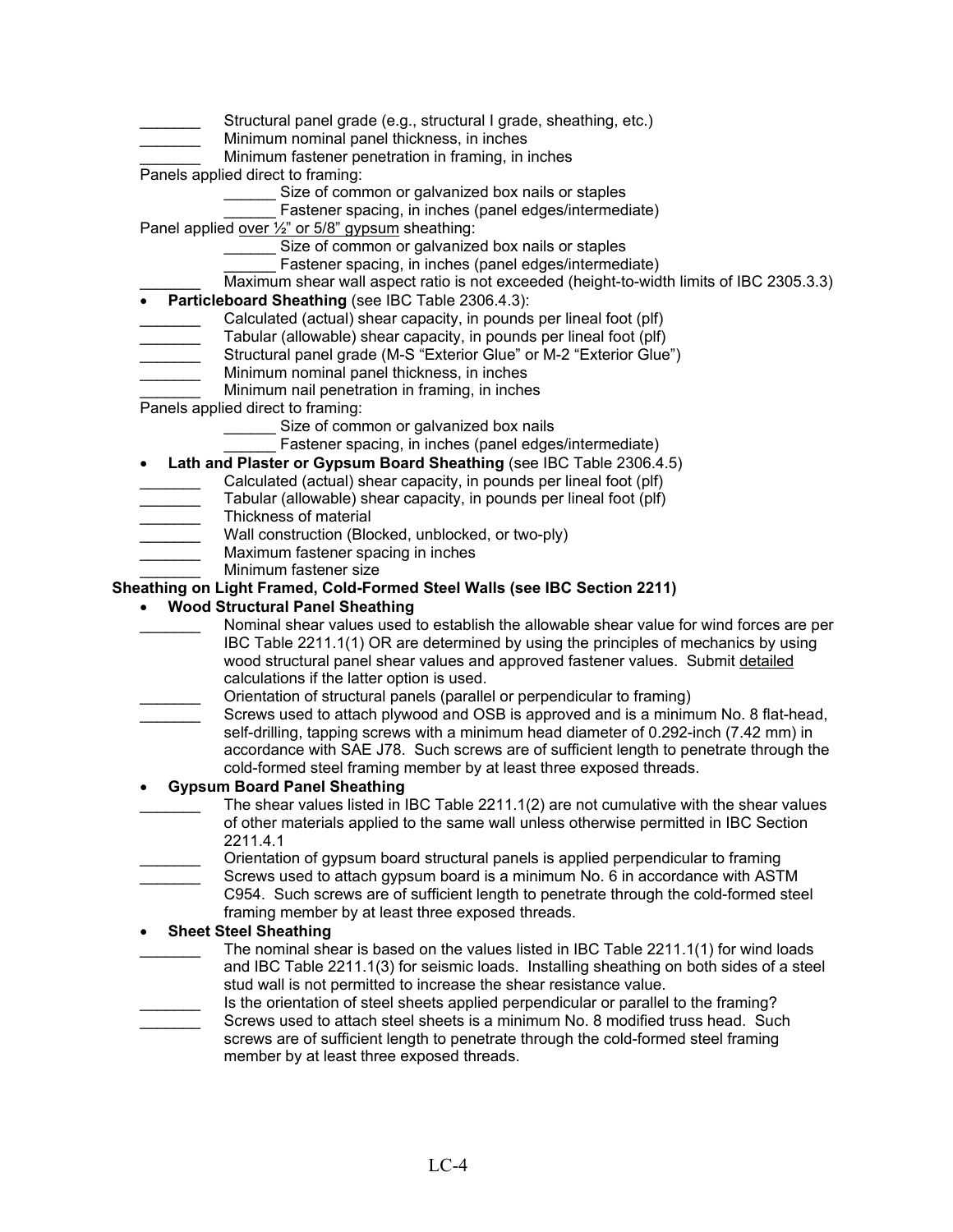#### **SHEAR WALLS (cont'd)**

#### **Structural Masonry Shear Walls**

- **Specify which design method was used:**
	- Working Stress Design (IBC Section 2107). Specify which section(s) of ACI 530/ASCE 5/TMS 402 was (were) used in the submitted design calculations.
- Strength Design (IBC Section 2108).
	- *IBC Section 2108.9, Reinforced Masonry*
		- Reinforced masonry is based on the design assumptions of IBC Section 2108.9.1
		- Out-of-plane reinforced masonry wall loads per IBC Section 2108.9.4.
		- In-plane reinforced masonry wall loads per IBC Section 2108.9.5.
		- *IBC Section 2108.10, Plain (unreinforced) masonry*
			- Flexural strength design of unreinforced masonry is based on the assumptions IBC Section 2108.10.2.
				- Unreinforced masonry shear strength per IBC Section 2108.10.4.
		- Empirical Design of Masonry (IBC Section 2109) is NOT to be utilized for any of the conditions listed in Section 2109.1.1. If any one of the three listed conditions is not met, masonry is designed in accordance with the provisions of Section 2107 or Section 2108.
			- Section 2109.2.1 Masonry shear walls (using the Empirical Design method) is oriented parallel to the direction of the lateral forces resisted.
			- Section 2109.2.1.1 The minimum nominal thickness of masonry shear walls (using the Empirical Design method) is 8 inches (203 mm). Shear walls of onestory buildings are permitted to have a minimum nominal thickness of 6 inches (152 mm).
				- Section 2109.2.1.2 The minimum cumulative length of required shear walls (using the Empirical Design method) is 0.4 times the long dimension of the building. Cumulative length of shear walls does not include openings.

• **Lateral Support (IBC Section 2109.4)**

- Masonry walls are laterally supported in either the horizontal or the vertical direction at intervals not exceeding those given in Table 2109.4.1.
- Lateral support is provided by cross walls, pilasters, buttresses or structural frame members when the limiting distance is taken horizontally; or by floors, roofs acting as diaphragms, or structural frame members when the limiting distance is taken vertically.

#### **Concrete Shear Walls**

- IBC Sections 1909.4 and 1909.6 Structural plain concrete walls are designed in accordance with these code sections and ACI 318-99, Section 22.4 through 22.6 IBC Section 1909.5 – Precast structural plain concrete walls are designed in accordance
- with this code section and ACI 318-99, Section 22.9.3.
- IBC Section 1910.4.1 Concrete shear walls used to resist seismic forces in Seismic Design Category C is Ordinary Reinforced Concrete Shear Walls (see Section 1910.2.3) or Special Reinforced Concrete Shear Walls (see Section 1910.2.4)
	- \_\_\_\_\_\_\_ IBC Section 1910.4.1 Structural plain concrete walls are not permitted in buildings or structures assigned to Seismic Design Category C.

#### **Load Transfer**

Indicate the lateral unit shear value (in pounds per lineal foot, plf) being transferred to the foundation. REMINDER: the connections must be adequately designed to transfer all of the loads.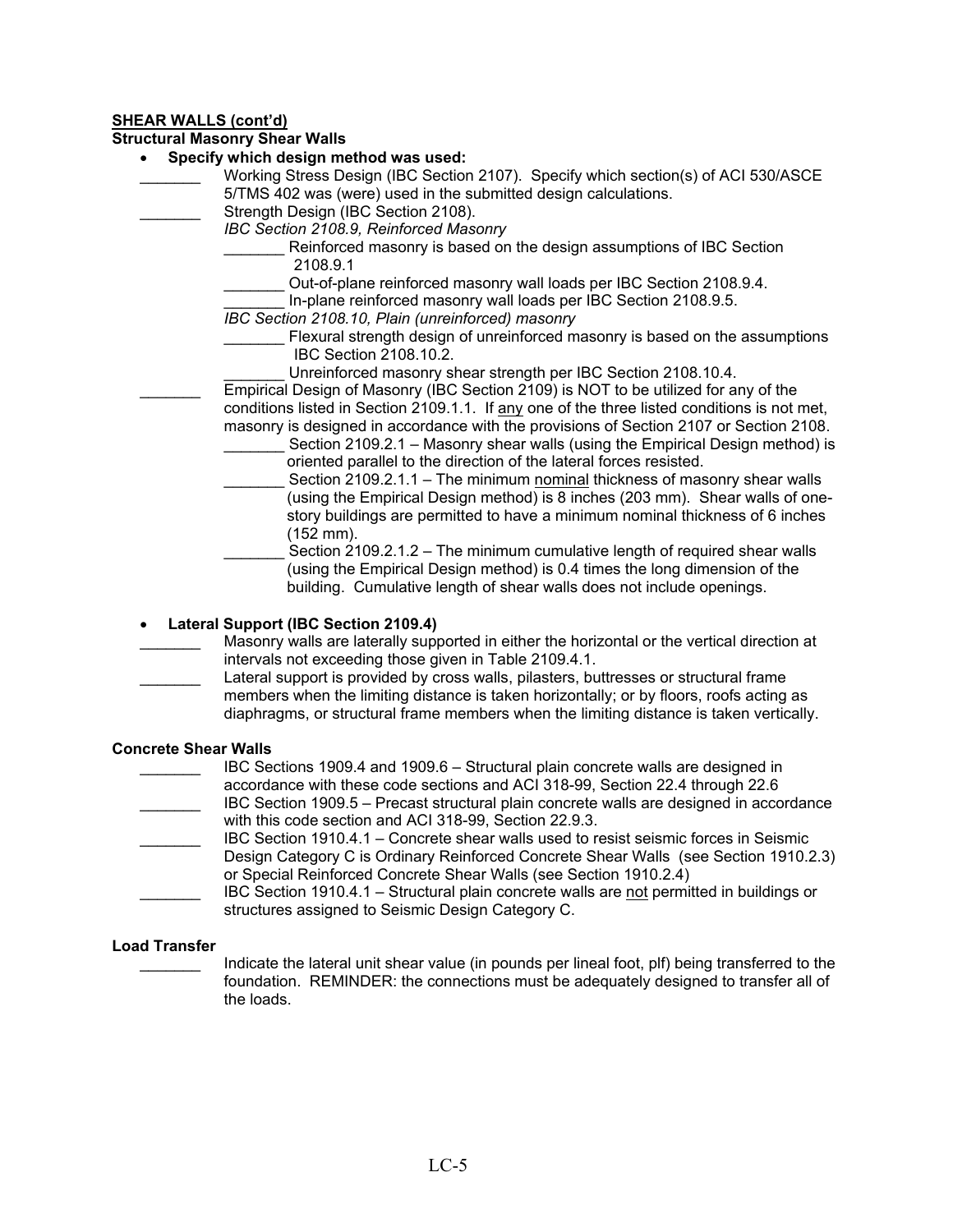#### **BRACED FRAMES**

*The IBC defines a BRACED FRAME as an essentially vertical truss, or its equivalent, of the concentric or eccentric type that is provided in a building frame system or dual frame system to resist shear.*

#### • **Bracing members in tension**

- Indicate actual (calculated) axial design load on member(s)
- Indicate allowable axial design load on member(s)
- Size and type of fasteners used (e.g., A325 3/4" bolts, E70XX 3/16" fillet weld 3" long) Load-bearing capacity of each fastener (in pounds)
- Provisions are made to ensure that connections are initially free of slack and that these connections will not progressively deform or loosen under load reversals or repeated loading.
- Number of fasteners at each end of the diagonal bracing member (NOTE: the capacity of the group of fasteners at each end is not less than that required for the total calculated axial design load on the diagonal bracing member)
- For single diagonal bracing, load reversal on the member is considered and adequately addressed (i.e., where tension bracing member becomes compression bracing member, or vice versa)

#### • **Bracing members in compression**

- Calculated (actual) axial design load on member(s)
- Allowable axial design load on member(s)
- Size and type of fasteners used (e.g., A325 3/4" bolts, E70XX 3/16" fillet weld 3" long)
- Load-bearing capacity of each fastener (in pounds)
- Provisions are made to ensure that connections are initially free of slack and that these connections will not progressively deform or loosen under load reversals or repeated loading
- For single diagonal bracing, load reversal on the member is considered and adequately addressed (i.e., where compression bracing member becomes tension bracing member, or vice versa)
	- Maximum allowable unbraced length of compression member is not exceeded

#### • **Load Transfer**

Indicate the lateral load (in pounds) being transferred to the foundation. REMINDER: the connections must be adequately designed to transfer all of the loads.

#### **MOMENT-RESISTING WALL FRAMES**

#### *The IBC defines a MOMENT FRAME as a structural frame in which members and joints are capable of resisting forces by flexure as well as along the axis of the members.*

- **Steel**
	- \_\_\_\_\_\_\_ Connections for steel moment frames is in accordance with the applicable design standard listed in IBC Section 2204.1
- **Concrete**
- \_\_\_\_\_\_\_ IBC Section 1910.3.1 Concrete moment frames in buildings or structures used to resist seismic forces in Seismic Design Category B is Ordinary Moment Frames.
- \_\_\_\_\_\_\_ IBC Section 1910.4.1 Concrete moment frames in buildings or structures used to resist seismic forces in Seismic Design Category C is Intermediate Moment Frames or Special Moment Frames.
- **Masonry**
	- Special masonry moment frames (wall frames) is designed in accordance with IBC Section 2108.9.6
- **Load Transfer**
	- Indicate the lateral load (in pounds) being transferred to the foundation. REMINDER: the connections must be adequately designed to transfer all of the loads.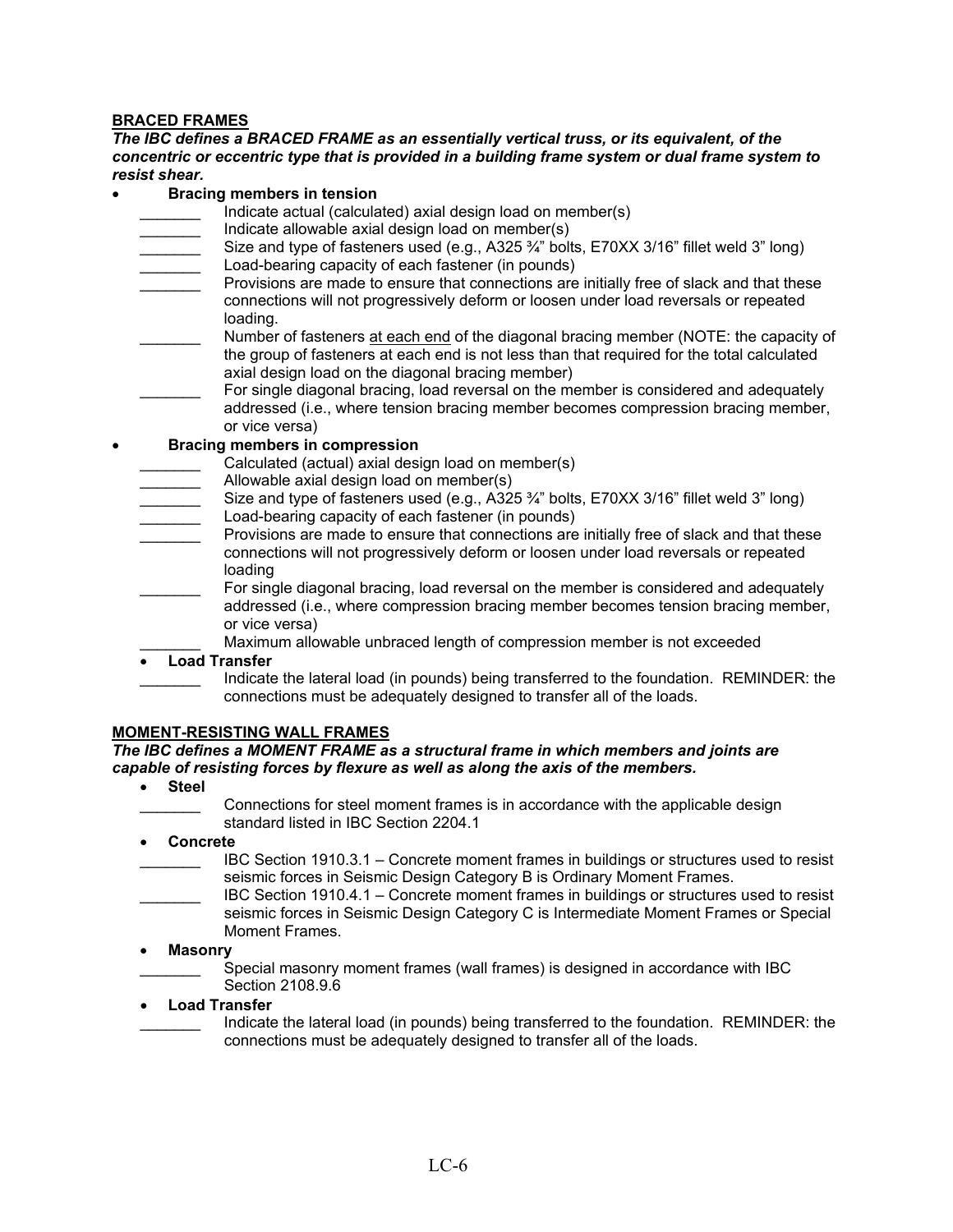### **ANCHORAGE**

#### *The IBC defines an ANCHOR as a metallic element used to transmit applied loads.*

• Connections of adequate size, type, strength, and spacing is provided to ensure a continuous load path from the horizontal and/or vertical lateral load-resisting members or systems to the foundation.

#### • **Wood construction**

Positive, horizontal anchorage is provided to prevent the walls from pulling away from the diaphragm edge (Positive anchorage means that the anchorage does not rely on such things as nail withdrawal or the lateral force on toe-nails).

- *Holddowns or Tiedowns*
	- Size and type
	- Calculated (actual) tensile load (in pounds)
	- Allowable tensile capacity (in pounds)
	- \_\_\_\_\_\_\_ Locations
- *Anchor Bolts*
	- \_\_\_\_\_\_\_ Size, type and spacing
	- Embedment length (inches)
	- \_\_\_\_\_\_\_ Calculated (actual) shear load (in pounds)
	- \_\_\_\_\_\_\_ Allowable shear capacity (in pounds)
		- Calculated (actual) tensile load (in pounds)
		- Allowable tensile capacity (in pounds)

#### • **Steel construction**

- Size and type of anchor bolts and baseplates
- Capacity and layout of anchor bolts and baseplates

#### • **Masonry Construction**

- IBC Section 2108.6.5 Anchor bolts is placed so as to meet the edge distance,
	- embedment depth and spacing requirements of ACE 530/ASCE 5/TMS 402.
- Empirical design of masonry anchorage is in accordance with the applicable provisions of
	- IBC Section 2109.7. Cite the applicable portion(s) of this code section.
- **Concrete**
- \_\_\_\_\_\_\_ Concrete anchorage design and construction complies with the applicable portions of Allowable Stress Design (IBC Section 1912) or with the applicable portions of Strength Design (IBC Section 1913)
- Size, type and orientation of doweling and/or hooking of reinforcing bars
- Lateral tie size and development length is detailed on plans

#### **OTHER CONNECTIONS**

#### *The IBC defines a CONNECTOR as a mechanical device for securing two or more pieces, parts or members together, including anchors, wall ties and fasteners.*

- **Wood Construction**
- \_\_\_\_\_\_\_ Connections and fasteners for wood construction is in accordance with the applicable sections of IBC Section 2304.9. Cite the applicable portion(s) of this code section.
- All other connections and fasteners for wood construction is designed in accordance with a recognized engineering standard (e.g., NDS). Cite the applicable portion(s) of the design standard used to obtain fastener values.
- **Steel Construction**
- \_\_\_\_\_\_\_ Connections and fasteners for steel construction is in accordance with the applicable portion(s) of AISC-ASD, AISC-LRFD, or AISC-HSS. Cite the design manual used and its applicable portion(s).
	- Anchor bolts is placed in accordance with IBC Section 2209.2

#### • **Concrete Construction**

\_\_\_\_\_\_\_ Concrete anchorage design and construction complies with the applicable portions of Allowable Stress Design (IBC Section 1912) or with the applicable portions of Strength Design (IBC Section 1913)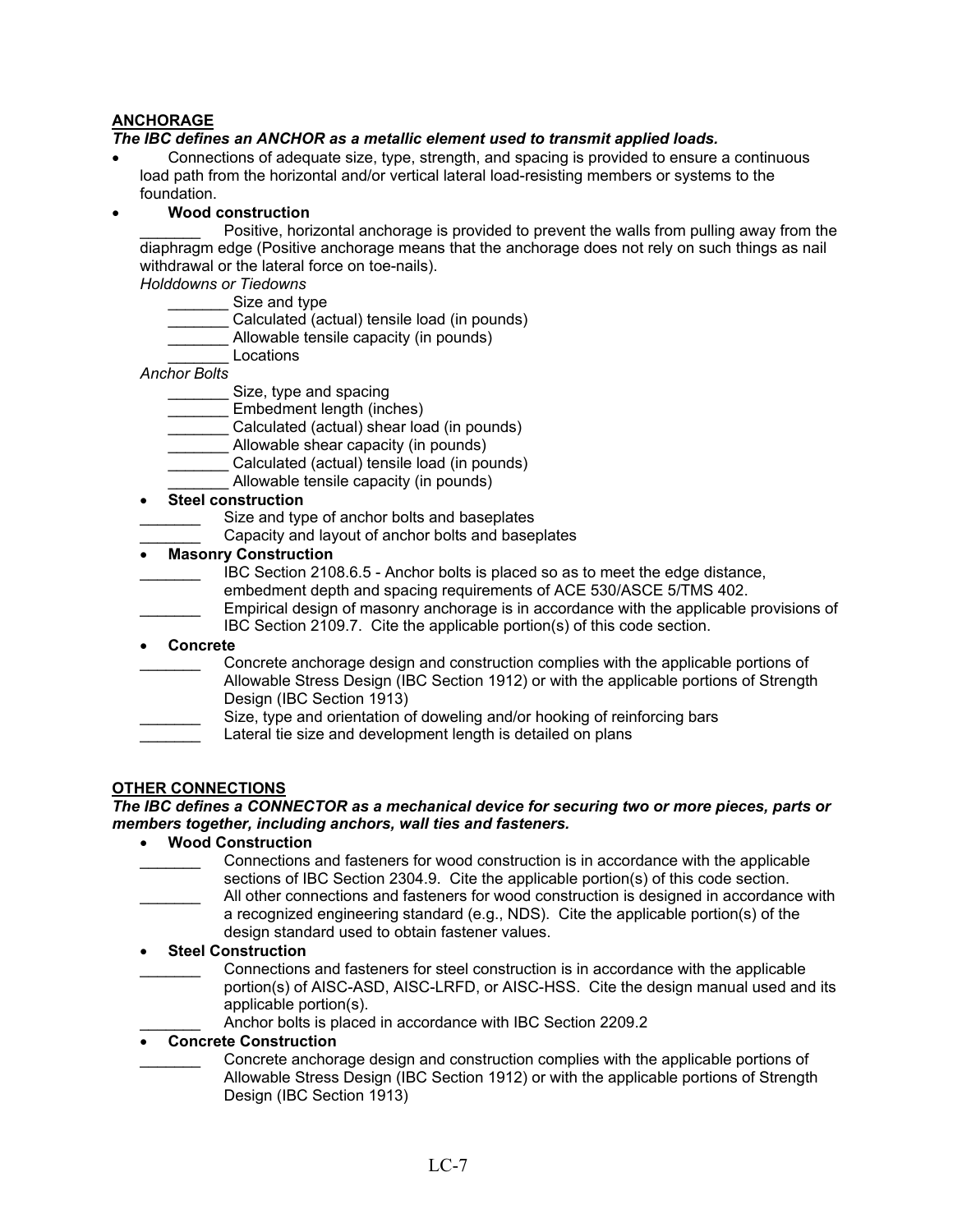## **STRUCTURAL DESIGN WORKSHEET**

**<u>Design loads</u>** must be shown on construction documents:

| Floor area use                 | live load shown | Building is in<br>county                         |
|--------------------------------|-----------------|--------------------------------------------------|
|                                | <b>PSF</b>      | $P_g =$ PSF (1608.2)<br>Ground snow load         |
|                                | <b>PSF</b>      | Snow load importance factor $I_{s} = (1608.3.3)$ |
|                                | <b>PSF</b>      | Snow load exposure factor $C_{e}$ = (1608.3.1)   |
|                                | <b>PSF</b>      | Sloped roof/flat roof factor $P_{s} = (1608.4)$  |
| Are live load reductions used? |                 | Roof thermal factor<br>(1608.3.2)<br>$C_t =$     |

**Roof snow load** from the above ground snow times adjustments is  $PSF = 0.7 P_g P_s C_e I C_t$ 

- $\Box$  Unbalanced loads and sliding or drifting snow locations and amounts are clearly shown on plans and calculations (1608.6 to 1608.9).
- Impact or concentrated load locations  $\&$  amounts are shown on plans and in calculations (1607).
- **Wind** load resistance design method used? *ASCE 7* or *IBC 1609.6 Simplified for Low Rise*

Amount of openings on each side are: North \_\_\_\_\_\_ East \_\_\_\_\_\_ South \_\_\_\_\_\_ West \_\_\_\_\_

Amount exterior wall on each side are: North East South West

Is building Open, Partially Enclosed, or Enclosed? \_\_\_\_\_\_\_\_\_\_ Worst case is \_\_\_\_% openings

Width of end zone  $=$  \_\_\_\_\_\_feet edge strip calculation  $=$ 

|                            | Windward Wall |  | <b>Leeward Wall</b> |  | <b>Windward Roof</b>                                                                                      | <b>Leeward Roof</b> |  |
|----------------------------|---------------|--|---------------------|--|-----------------------------------------------------------------------------------------------------------|---------------------|--|
|                            |               |  |                     |  | End zone   Interior zone   End zone   Interior zone   End zone   Interior zone   End zone   Interior zone |                     |  |
| <b>MWFRS</b>               |               |  |                     |  |                                                                                                           |                     |  |
| Components<br>$&$ Cladding |               |  |                     |  |                                                                                                           |                     |  |

Wind load importance factor  $(I_w)$  =  $\qquad \qquad$  Building use is importance category Exposure terrain is terrain is North  $K_z =$ <br>  $\frac{\text{category}}{\text{terrain is}}$  terrain is  $K_z =$   $\frac{K_z}{K_z} =$   $\frac{K_z}{K_z} =$   $\frac{K_z}{K_z} =$   $\frac{K_z}{K_z} =$   $\frac{K_z}{K_z} =$   $\frac{K_z}{K_z} =$   $\frac{K_z}{K_z} =$   $\frac{K_z}{K_z} =$   $\frac{K_z}{K_z} =$   $\frac{K_z}{K_z} =$   $\frac{K_z}{K_z} =$   $\frac{\text{category}}{\text{terrain is}}$  terrain is East East  $K_z =$   $K_z =$   $K_z =$   $K_z =$   $K_z =$   $K_z =$   $K_z =$   $K_z =$   $K_z =$   $K_z =$   $K_z =$   $K_z =$   $K_z =$   $K_z =$   $K_z =$   $K_z =$   $K_z =$   $K_z =$   $K_z =$   $K_z =$   $K_z =$   $K_z =$   $K_z =$   $K_z =$   $K_z =$   $K_z =$   $K_z =$   $K_z =$   $K_z =$   $K_z =$   $K_z$ terrain is \_\_\_\_\_\_\_\_\_\_\_\_\_\_\_\_\_\_\_ South \_\_\_\_\_\_\_\_\_ Kz = \_\_\_\_\_\_\_ terrain is  $\frac{1}{\sqrt{1-\frac{1}{2}}\left\lceil \frac{1}{2}\right\rceil}$ Gust effect factor  $G =$  Wind directionality factor  $K_d =$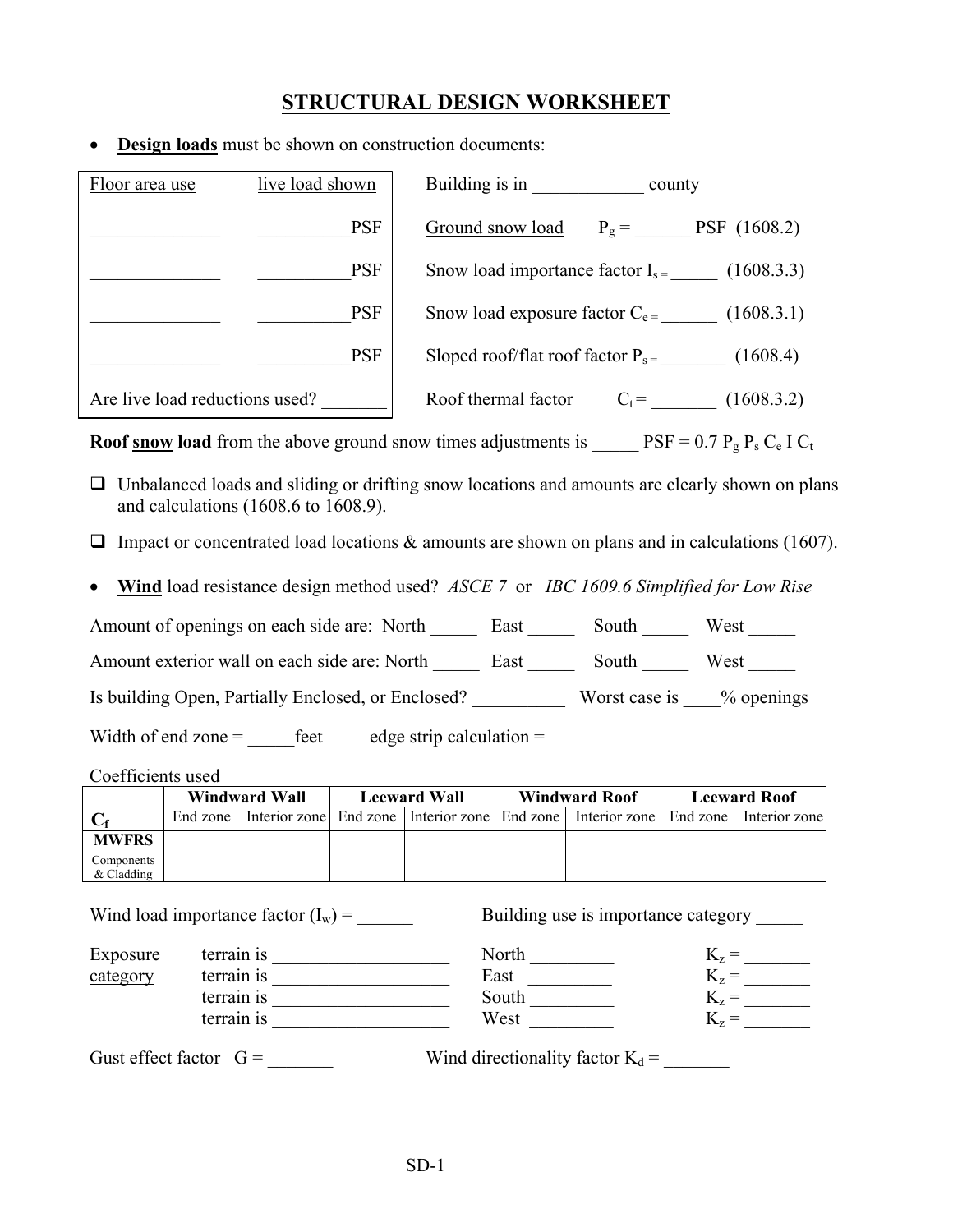## • **Earthquake** design data:

Spectral response coefficients  $S_{DS}$   $\& S_{D1}$  (1615.1) Seismic use group Category (1616.2) Site Class (1615.1.5)

Seismic Design Category (1616.3)

## • **Soil & Foundation** design data:

Allowable load bearing value of soil PSF (1804) Presumptive or tested? (circle one)

- □ Soil report is *provided* or soil report is *needed* (1802.6) to verify design.
- $\Box$  Frost protection minimum depth of footings is met (1805.2.1).
- $\Box$  Slope protection or setback is met for footings (1805.3).
- $\Box$  Footing design & construction of permitted materials is met (1805.4).
- $\Box$  Piles or piers meet all general requirements (1807.2.8 to 1811).

Thickness  $\&$  height of foundation wall supporting unbalanced backfill (1805.5.1.2)

• **Concrete** strength specified psi Designed per ACI 318? *Yes* or *No* (circle one)

**Masonry** properties [material, thickness, and type (hollow or solid)]

Lateral supports of masonry wall  $(2109.4)$  mortar type \_\_\_\_\_\_\_\_\_\_

- $\Box$  Masonry veneers bonding with wall ties meets spacing & materials? (2109.6.3.1)
- $\Box$  Anchorage of masonry to structural elements (roof or floor to masonry) adequate? (2109.7)
- $\Box$  Details of bearing on masonry or of masonry bearing on other materials (type & size needed).
- If using engineered masonry, then complete masonry calculations are to be submitted. (2107  $\&$ 2108)
- **Fireplaces** (2111) materials, construction, and exterior air (2111.16) requirements met.
- □ Masonry **Chimneys** (2113) materials, construction, lining, and termination requirements met.
- $\Box$  Flue area (2113.15 & 2113.16), multiple flues (2113.14), chimney clearances, and locations of fireblocking (2111.14 & 2113.20) are met.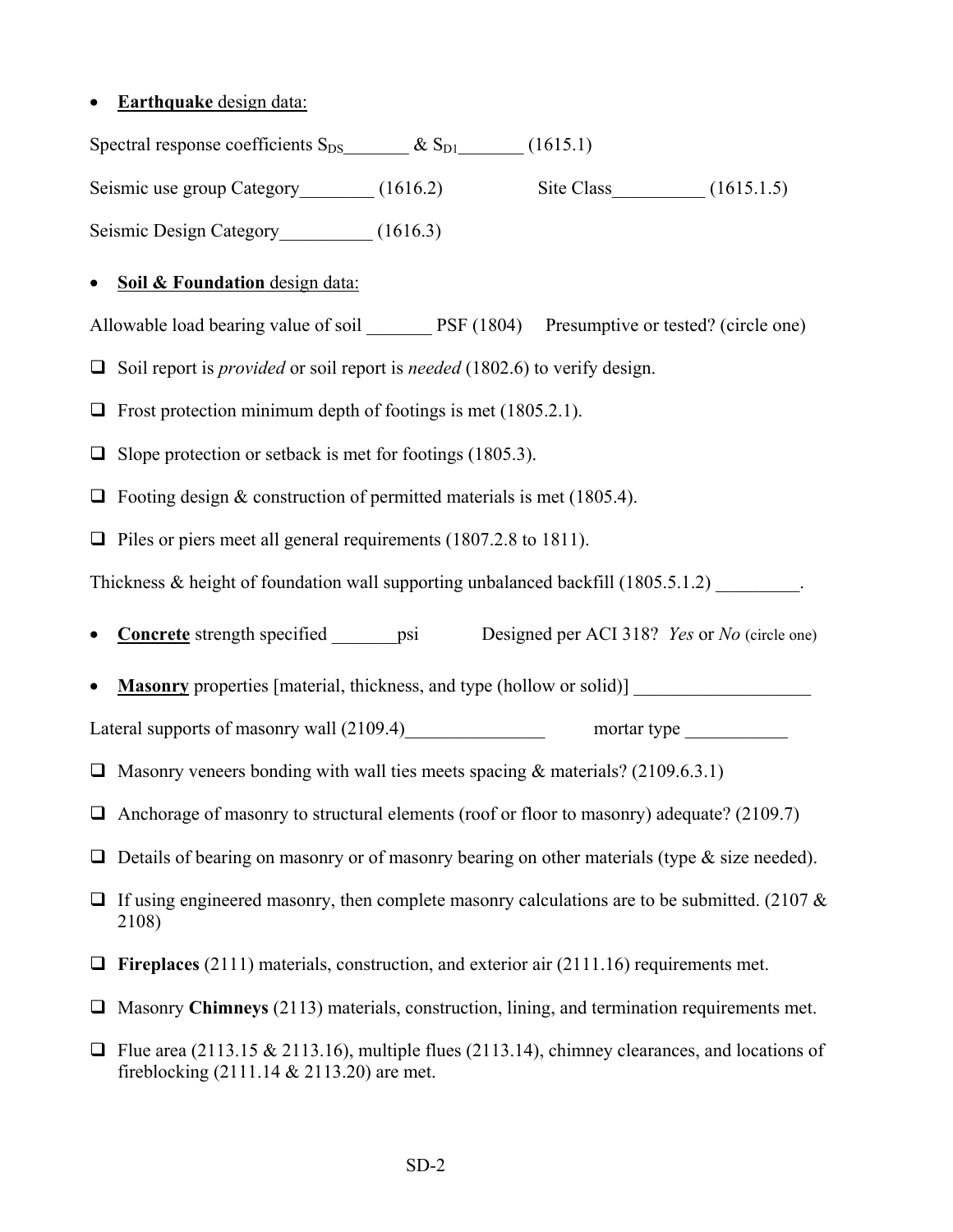## • **Steel**

Construction design? *LRFD* (load & resistance factor) or *ASD* (allowable stress) or *AISC-HSS*

- $\Box$  Steel joists (2206) follow SJI specifications showing series, bearing conditions, and bracing.
- $\Box$  Welding (2208) and bolting (2209) details followed are noted on plans or in specifications.
- $\Box$  Tables 2211.1(1)&(2) steel studs shear wall values are met.

## • **Wood Construction**

*Yes* or *No*

- $\Box$  Wood construction quality and labeling of materials used shown on plans as required (2303).
- $\Box$  Computations for sizing is based on net dimensions, not nominal member sizes (2304.2).
- Wall, floor & roof framing meets provisions of Section 2308 unless a design is specified.
- $\Box$  Sheathing Table 2304.6.1 (wall) and floor & roof Tables 2304.7(1), (2), (3), (4)&(5) are met.
- $\Box$  Follow fastener schedule 2304.9.1 for minimum number & size of nails (staples allowed).
- $\Box$  Heavy timber connections are properly detailed on the plans (2304.10).
- $\Box$  Decay and/or termite protection where required for wood (2304.11).

Uses *conventional light-frame construction* method of Section 2308, while meeting all seven limitations:

- $\Box$  maximum 3 stories
- $\Box$  maximum 10' floor-to-floor height
- $\Box$  average dead load < 15 PSF
- $\Box$  floor live load does not exceed 40 PSF
- $\Box$  ground snow load does not exceed 50 PSF
- $\Box$  trusses do not span over 40' between supports
- $\Box$  seismic category D building meets Section 2308.12.6 limits.

Limitations of wood shear walls  $\&$  diaphragms to resist wind, seismic  $\&$  other lateral loads meet:  $\Box$  Principals of mechanics (2305.1.1).

- $\Box$  Boundary elements [chord & collector framing] (2305.1.2).
- $\Box$  Openings in shear panels (2305.1.3).
- $\Box$  Positive shear panel connections provided (2305.1.4).
- $\Box$  Exception met permitting wood assembly to resist horizontal seismic forces from masonry.
- $\Box$  Deflection is considered in wood diaphragm designs (2305.2).
- $\Box$  Shear panel construction